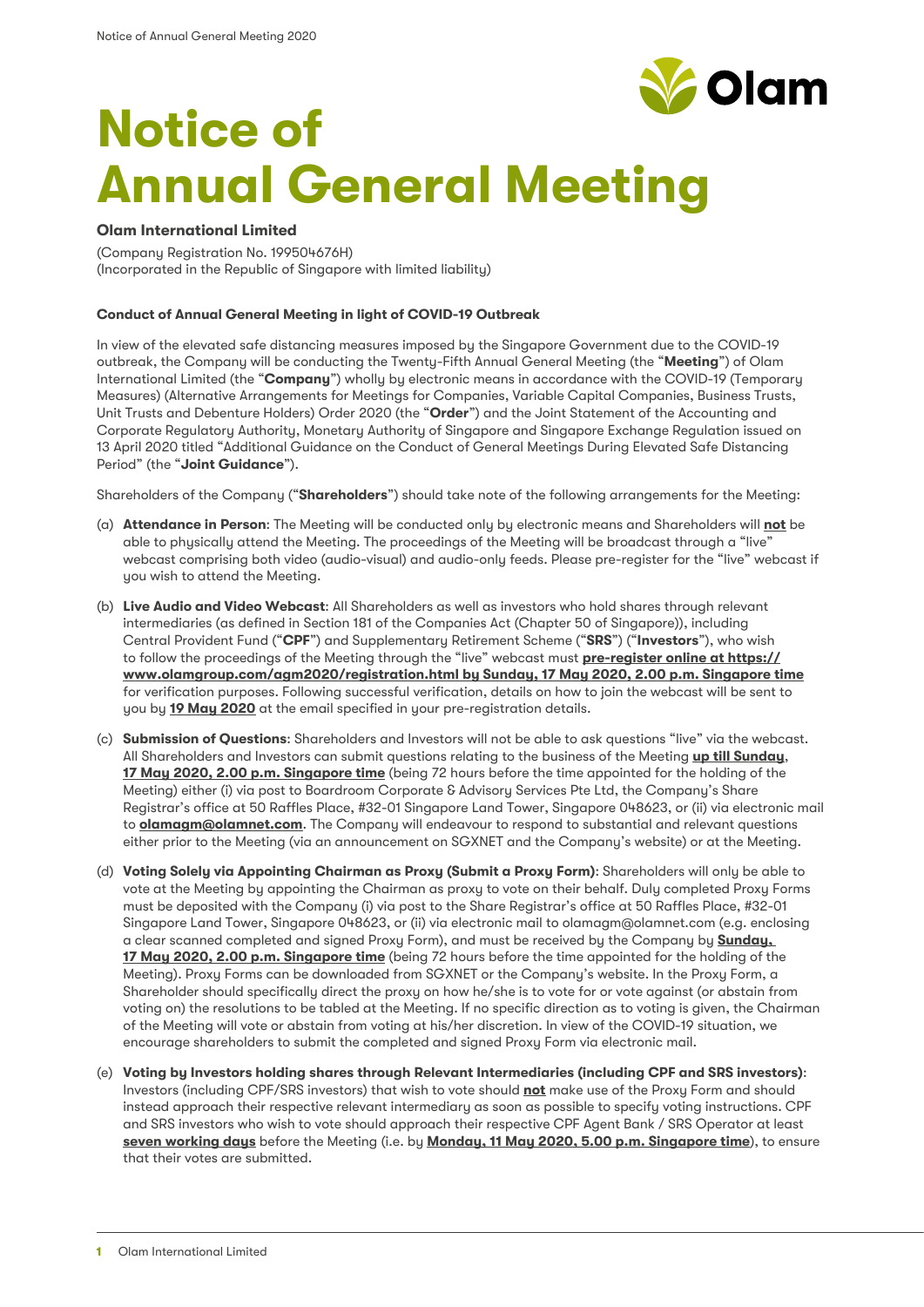### **Important Dates and Times**

| Date / Time                        | <b>Actions</b>                                                                                                                                                                                                                                                                                                               |
|------------------------------------|------------------------------------------------------------------------------------------------------------------------------------------------------------------------------------------------------------------------------------------------------------------------------------------------------------------------------|
| By Monday, 11 May 2020, 5.00 p.m.  | Investors that wish to vote should approach their respective CPF<br>Agent Bank/SRS Operator to submit their votes.                                                                                                                                                                                                           |
| By Sunday, 17 May 2020, 2.00 p.m.  | Shareholders/Investors to:                                                                                                                                                                                                                                                                                                   |
|                                    | (a) pre-register online at https://www.olamgroup.com/agm2020/<br>registration.html to attend Meeting                                                                                                                                                                                                                         |
|                                    | (b) submit questions relating to the business of the Meeting<br>either via (i) post to the Share Registrar's office, or (ii) email to<br>olamagm@olamnet.com.                                                                                                                                                                |
|                                    | Shareholders that wish to vote should also deposit completed Proxy<br>Forms either by (i) post to the Share Registrar's office, or (ii) email to<br>olamagm@olamnet.com.                                                                                                                                                     |
|                                    | In view of the COVID-19 situation, we encourage shareholders to<br>submit the completed and signed Proxy Form via electronic mail.                                                                                                                                                                                           |
| By Tuesday, 19 May 2020, 2.00 p.m. | Verified Shareholders/Investors will receive an email with details on<br>how to attend the Meeting ("Confirmation Email"). Shareholders/<br>Investors that have validly pre-registered but have not received any<br>Confirmation Email by this time should contact the Share Registrar at<br>srs.teamc@boardroomlimited.com. |
| <b>Date of Meeting</b>             |                                                                                                                                                                                                                                                                                                                              |
| Wednesday, 20 May 2020, 2.00 p.m.  | Shareholders/Investors to log-in/dial-in to the Meeting using the<br>details received in the Confirmation Email.                                                                                                                                                                                                             |

#### **Documents and Information Relating to Meeting**

Documents and information relating to the Meeting (including the Annual Report, Letter to Shareholders and Proxy Form) have been published on SGXNET (www.sgx.com) and the Company's website (www.olamgroup.com). Printed copies of the Notice, Letter to Shareholders and Proxy Form will not be sent to Shareholders.

**In view of the rapidly evolving COVID-19 situation, Shareholders should note that the manner of conduct of the Meeting may be subject to further changes at short notice. Shareholders are advised to check SGXNET and the Company's website regularly for updates.**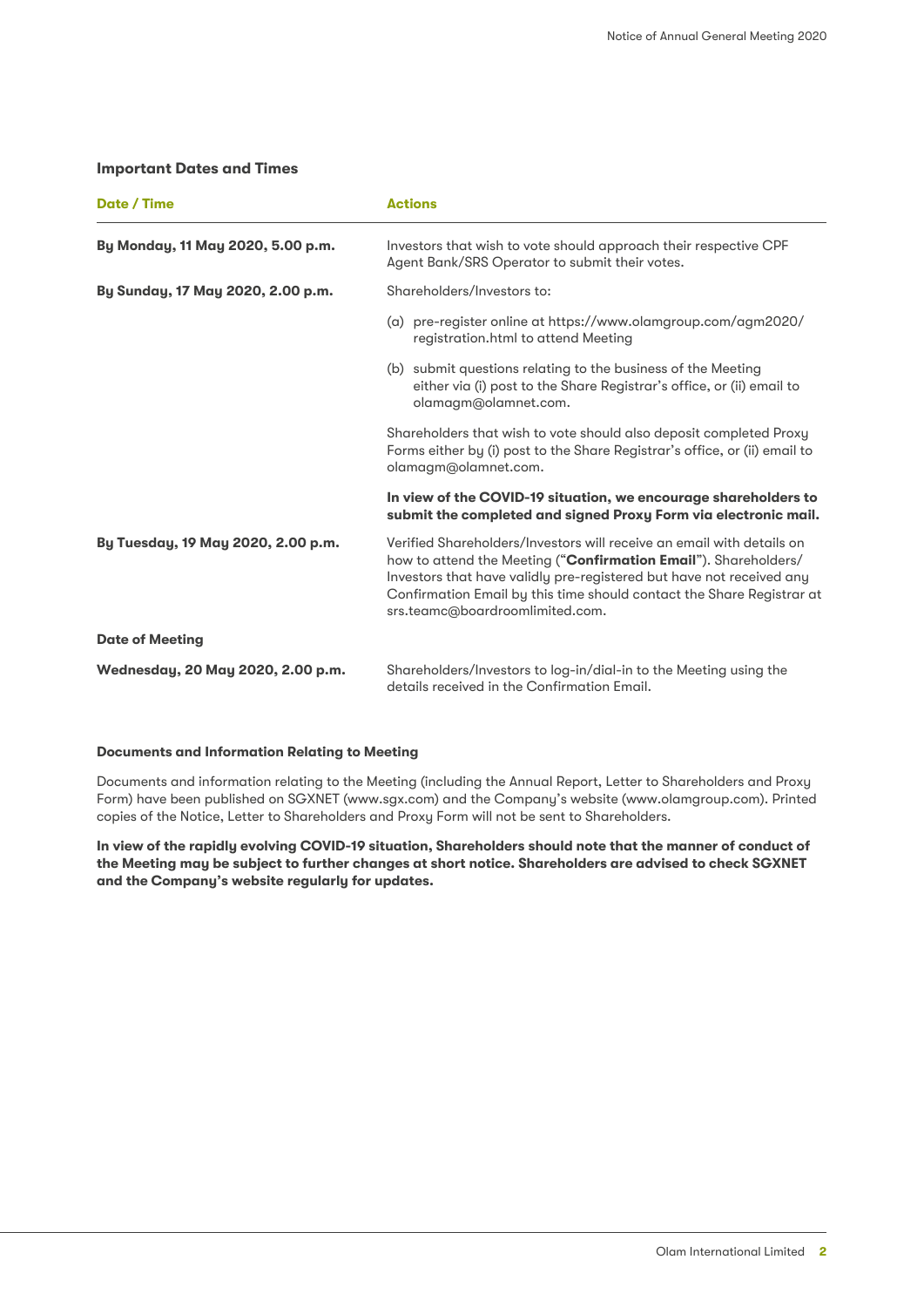**NOTICE IS HEREBY GIVEN** that the Meeting of the Company will be held by electronic means on Wednesday, 20 May 2020, 2:00 p.m. for the following purposes:

|    | <b>Ordinary Business</b>                                                                                                                                                                                         | <b>Ordinary Resolutions</b>                                       |
|----|------------------------------------------------------------------------------------------------------------------------------------------------------------------------------------------------------------------|-------------------------------------------------------------------|
| 1. | To receive and adopt the Directors' Statement and the Audited Consolidated Financial<br>Statements of the Company for the financial year ended 31 December 2019 together with<br>the Auditors' Report thereon.   | <b>Resolution 1</b>                                               |
|    | Please refer to the explanatory note (i) provided.                                                                                                                                                               |                                                                   |
|    | 2. To declare a second and final dividend of 4.5 cents per share, tax exempt (one-tier) for<br>the financial year ended 31 December 2019.                                                                        | <b>Resolution 2</b>                                               |
|    | Please refer to the explanatory note (ii) provided.                                                                                                                                                              |                                                                   |
| 3. | To re-elect the following directors of the Company retiring pursuant to Regulation 107 of the<br>Constitution of the Company (the "Constitution"), and who, being eligible, offer themselves<br>for re-election: |                                                                   |
|    | (a) Mr. Nihal Vijaya Devadas Kaviratne CBE<br>(b) Mr. Sunny George Verghese                                                                                                                                      | <b>Resolution 3</b><br><b>Resolution 4</b>                        |
|    | Please refer to the explanatory note (iii) provided.                                                                                                                                                             |                                                                   |
|    | In addition, to note:                                                                                                                                                                                            |                                                                   |
|    | (c) "That Mr. Yutaka Kyoya, who retires in accordance with Regulation 107 of the<br>Constitution, is not seeking re-election and will retire with effect from the conclusion<br>of the Meeting."                 |                                                                   |
|    | (d) "That Mr. Jean-Paul Pinard has informed the Chairman that he will retire with effect<br>from the conclusion of the Meeting."                                                                                 |                                                                   |
| 4. | To re-elect the following Directors who will cease to hold office in accordance with<br>Regulation 113 of the Constitution, and who, being eligible, offer themselves for re-election:                           |                                                                   |
|    | (a) Dr. Ajai Puri<br>(b) Dr. Joerg Wolle<br>(c) Mr. Nagi Adel Hamiyeh                                                                                                                                            | <b>Resolution 5</b><br><b>Resolution 6</b><br><b>Resolution 7</b> |
|    | Please refer to the explanatory note (iv) provided.                                                                                                                                                              |                                                                   |
|    | 5. To approve the payment of Directors' fees of up to S\$3,300,000 for the financial year<br>ending 31 December 2020 ("FY 2020") (2019: S\$2,600,000).                                                           | <b>Resolution 8</b>                                               |
|    | Please refer to the explanatory note (v) provided.                                                                                                                                                               |                                                                   |
| 6. | To re-appoint Messrs Ernst & Young LLP as the auditors of the Company and to authorise<br>the Directors to fix their remuneration.                                                                               | <b>Resolution 9</b>                                               |

Please refer to the explanatory note (vi) provided.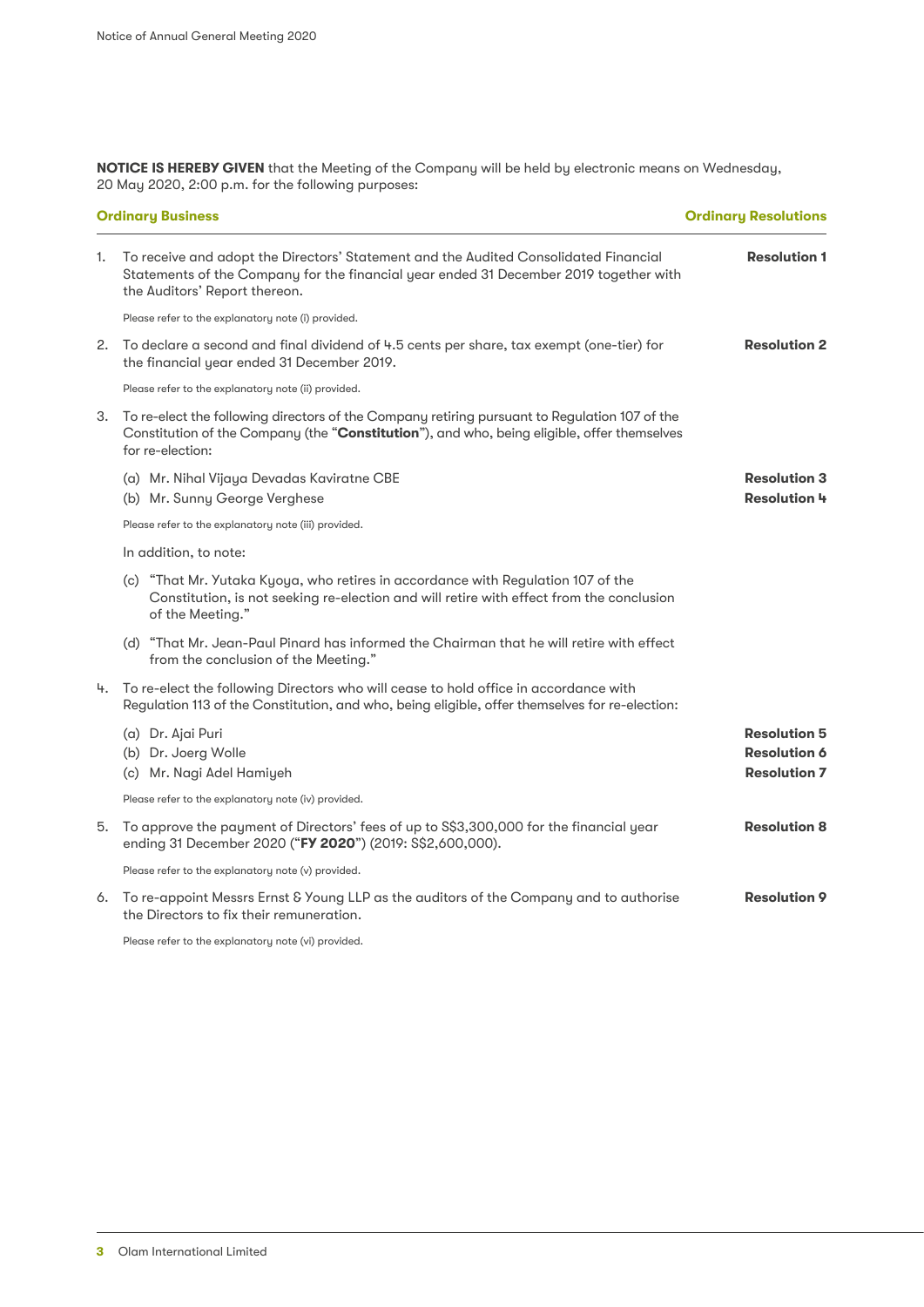**Special Business Ordinary Resolutions**

**Resolution 10**

**Resolution 11**

|    |                                                                                                                                                                                                                         |             | <b>Special Business</b>                                                                                                                                                                                                                                                                                                                                                                                                                                                                                                                                                                                                                                                                                                                | Oı |  |  |  |  |
|----|-------------------------------------------------------------------------------------------------------------------------------------------------------------------------------------------------------------------------|-------------|----------------------------------------------------------------------------------------------------------------------------------------------------------------------------------------------------------------------------------------------------------------------------------------------------------------------------------------------------------------------------------------------------------------------------------------------------------------------------------------------------------------------------------------------------------------------------------------------------------------------------------------------------------------------------------------------------------------------------------------|----|--|--|--|--|
|    |                                                                                                                                                                                                                         |             | To consider and if thought fit, to pass the following resolutions as Ordinary Resolutions:                                                                                                                                                                                                                                                                                                                                                                                                                                                                                                                                                                                                                                             |    |  |  |  |  |
| 7. |                                                                                                                                                                                                                         |             | To elect Mr. Norio Saigusa as a director of the Company ('Director').                                                                                                                                                                                                                                                                                                                                                                                                                                                                                                                                                                                                                                                                  |    |  |  |  |  |
|    |                                                                                                                                                                                                                         |             | Please refer to the explanatory note (vii) provided.                                                                                                                                                                                                                                                                                                                                                                                                                                                                                                                                                                                                                                                                                   |    |  |  |  |  |
| 8. |                                                                                                                                                                                                                         |             | <b>General Authority to Issue Shares</b>                                                                                                                                                                                                                                                                                                                                                                                                                                                                                                                                                                                                                                                                                               |    |  |  |  |  |
|    |                                                                                                                                                                                                                         |             | That pursuant to Section 161 of the Companies Act, Chapter 50 of Singapore (the<br>"Companies Act") and Rule 806 of the Listing Manual of Singapore Exchange Securities<br>Trading Limited ("SGX-ST") (the "Listing Manual"), the Directors be authorised and<br>empowered to:                                                                                                                                                                                                                                                                                                                                                                                                                                                         |    |  |  |  |  |
|    |                                                                                                                                                                                                                         | $(a)$ $(i)$ | issue ordinary shares in the capital of the Company ("Shares") whether by way<br>of rights, bonus or otherwise; and/or                                                                                                                                                                                                                                                                                                                                                                                                                                                                                                                                                                                                                 |    |  |  |  |  |
|    |                                                                                                                                                                                                                         |             | (ii) make or grant offers, agreements or options (collectively, "Instruments") that<br>might or would require Shares to be issued, including but not limited to the<br>creation and issue of (as well as adjustments to) options, warrants, debentures or<br>other instruments convertible into Shares,                                                                                                                                                                                                                                                                                                                                                                                                                                |    |  |  |  |  |
|    |                                                                                                                                                                                                                         |             | at any time and upon such terms and conditions and for such purposes and to such<br>persons as the Directors may in their absolute discretion deem fit; and                                                                                                                                                                                                                                                                                                                                                                                                                                                                                                                                                                            |    |  |  |  |  |
|    | (b) (notwithstanding the authority conferred by this Resolution may have ceased to be in<br>force) issue Shares in pursuance of any Instruments made or granted by the Directors<br>while this Resolution was in force, |             |                                                                                                                                                                                                                                                                                                                                                                                                                                                                                                                                                                                                                                                                                                                                        |    |  |  |  |  |
|    | provided that:                                                                                                                                                                                                          |             |                                                                                                                                                                                                                                                                                                                                                                                                                                                                                                                                                                                                                                                                                                                                        |    |  |  |  |  |
|    | (1)                                                                                                                                                                                                                     |             | the aggregate number of Shares (including Shares to be issued in pursuance of the<br>Instruments, made or granted pursuant to this Resolution) to be issued pursuant to<br>this Resolution shall not exceed fifty per cent. (50%) of the total number of issued<br>Shares (excluding treasury shares and subsidiary holdings) (as calculated in<br>accordance with sub-paragraph (2) below), of which the aggregate number of<br>Shares to be issued other than on a pro rata basis to shareholders of the Company<br>("Shareholders") shall not exceed ten per cent. (10%) of the total number of issued<br>Shares (excluding treasury shares and subsidiary holdings) (as calculated in<br>accordance with sub-paragraph (2) below); |    |  |  |  |  |

(2) (subject to such calculation as may be prescribed by the SGX-ST) for the purpose of determining the aggregate number of Shares that may be issued under subparagraph (1) above, the total number of issued Shares (excluding treasury shares and subsidiary holdings) shall be based on the total number of issued Shares (excluding treasury shares and subsidiary holdings) at the time of the passing of this Resolution, after adjusting for:

- (A) new Shares arising from the conversion or exercise of any convertible securities;
- (B) new Shares arising from exercising share options or vesting of share awards which are outstanding or subsisting at the time of the passing of this Resolution; and
- (C) any subsequent bonus issue, consolidation or subdivision of Shares;
- (3) in exercising the authority conferred by this Resolution, the Company shall comply with the provisions of the Listing Manual for the time being in force (unless such compliance has been waived by the SGX-ST) and the Constitution; and
- (4) unless revoked or varied by the Company in a general meeting, such authority shall continue in force until the conclusion of the next annual general meeting of the Company ("**AGM**") or the date by which the next AGM is required by law to be held, whichever is the earlier.

Please refer to the explanatory note (viii) provided.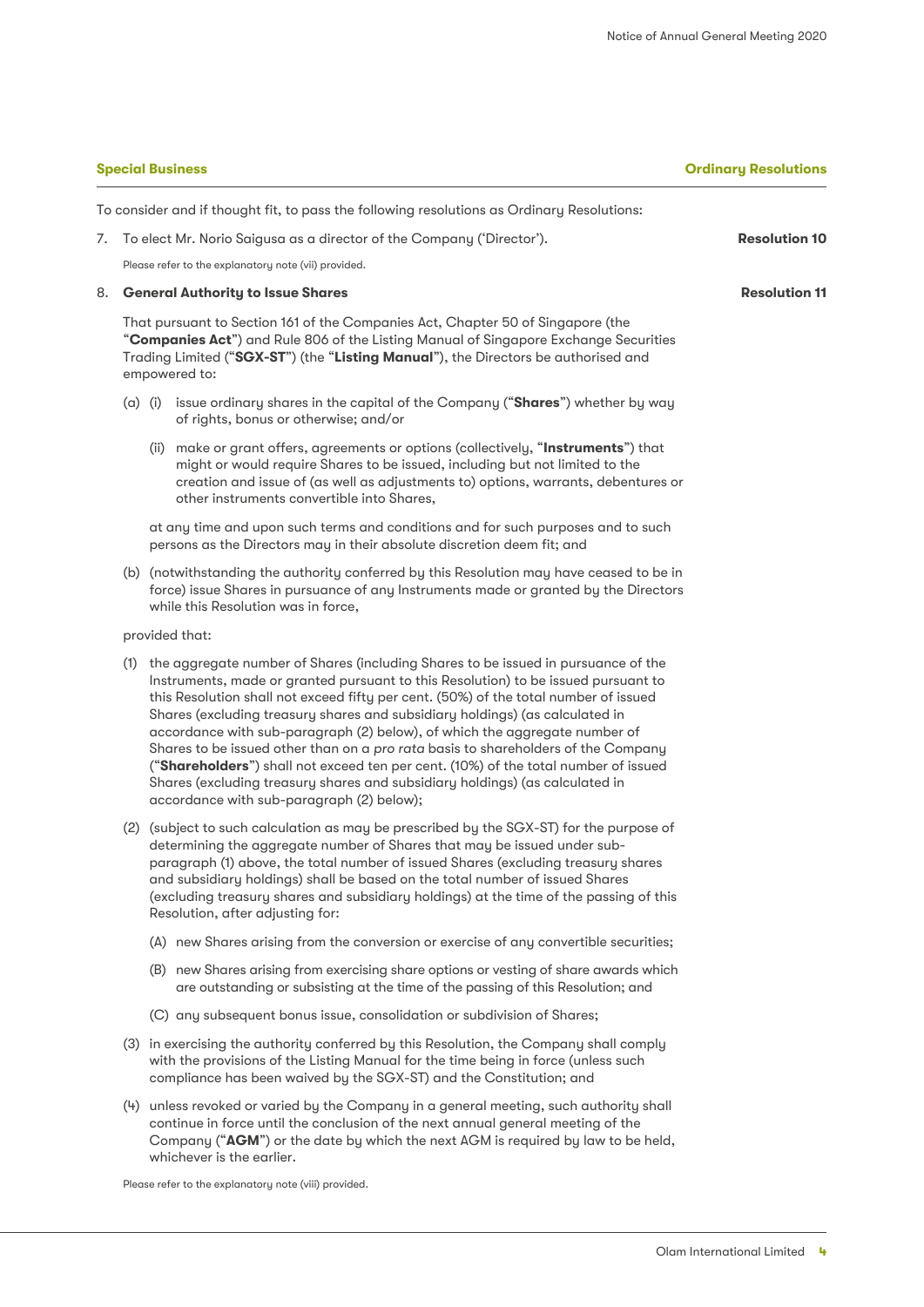**Resolution 12**

#### 9. **Renewal of the Share Buyback Mandate**

That:

- (a) for the purposes of the Companies Act, the exercise by the Directors of all the powers of the Company to purchase or otherwise acquire Shares not exceeding in aggregate the Maximum Limit (as defined below), at such price(s) as may be determined by the Directors from time to time up to the Maximum Price (as defined below), whether by way of:
	- (i) market purchase(s) (each a "**Market Purchase**") on the SGX-ST; and/or
	- (ii) off-market purchase(s) (each an "**Off-Market Purchase**") in accordance with any equal access scheme(s) as may be determined or formulated by the Directors as they consider fit, which scheme(s) shall satisfy all the conditions prescribed by the Companies Act,

and otherwise in accordance with all other laws and regulations, including but not limited to, the provisions of the Companies Act and listing rules of the SGX-ST as may for the time being be applicable, be and is hereby authorised and approved generally and unconditionally (the "**Share Buyback Mandate**");

- (b) unless revoked or varied by the Company in a general meeting, the authority conferred on the Directors pursuant to this Resolution may be exercised by the Directors at any time and from time to time during the period commencing from the date of the passing of this Resolution and expiring on the earlier of:
	- (i) the date on which the next AGM is held or required by law to be held; or
	- (ii) the date on which the purchases or acquisitions of Shares by the Company pursuant to the Share Buyback Mandate are carried out to the full extent mandated,

whichever is the earlier;

(c) in this Resolution:

"**Maximum Limit**" means that number of issued Shares representing not more than five per cent. (5%) of the total number of issued Shares (excluding treasury shares and subsidiary holdings) as at the date of the passing of this Resolution, unless the Company has effected a reduction of the share capital of the Company in accordance with the applicable provisions of the Companies Act, at any time during the Relevant Period (as defined below), in which event the total number of issued Shares shall be taken to be the total number of issued Shares as altered (excluding any treasury shares that may be held by the Company from time to time and subsidiary holdings);

"**Relevant Period**" means the period commencing from the date of passing of this Resolution and expiring on the date the next AGM is held or is required by law to be held, whichever is the earlier; and

"**Maximum Price**" in relation to a Share to be purchased or acquired, means the purchase price (excluding brokerage, stamp duties, commission, applicable goods and services tax and other related expenses) which shall not exceed 105% of the Average Closing Price.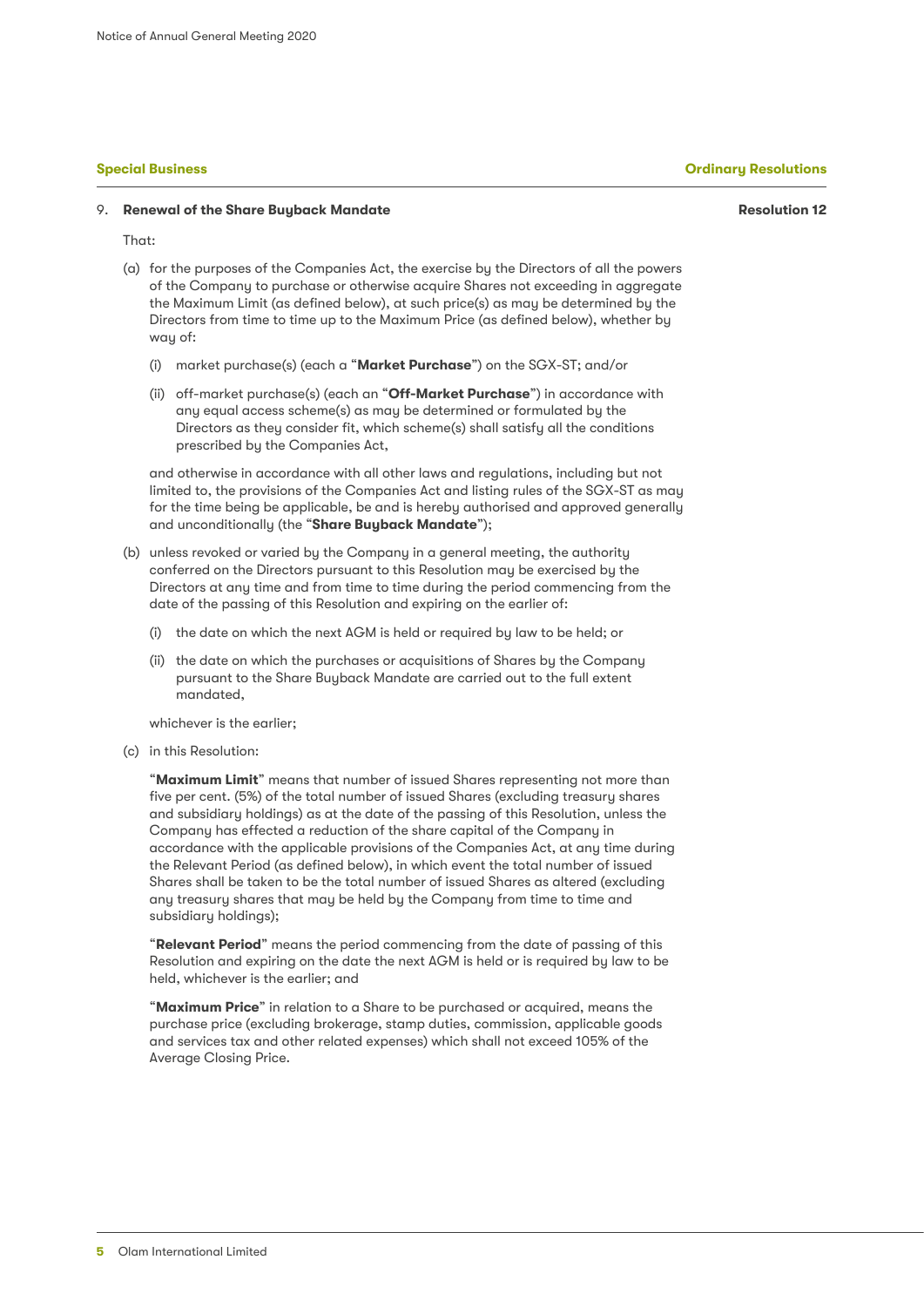#### **Special Business Ordinary Resolutions**

**Resolution 13**

**Resolution 14**

#### where:

"**Average Closing Price**" means the average of the closing market prices of the Shares over the last five (5) Market Days (a "**Market Day**" being a day on which the SGX-ST is open for trading in securities), on which transactions in the Shares were recorded, before the day on which the purchase or acquisition of Shares was made, or as the case may be, the day of the making of the offer pursuant to the Off-Market Purchase, and deemed to be adjusted for any corporate action that occurs during the relevant five (5) Market Days and the day on which the On-Market Purchase was made; and

"**day of the making of the offer**" means the day on which the Company announces its intention to make an offer for an Off-Market Purchase, stating therein the purchase price (which shall not be more than the Maximum Price) for each Share and the relevant terms of the equal access scheme for effecting the Off-Market Purchase; and

(d) the Directors and/or any of them be and are hereby authorised to complete and do all such acts and things (including executing such documents as may be required) as they and/or he may consider necessary, expedient, incidental or in the interests of the Company to give effect to the transactions contemplated and/or authorised by this Resolution.

Please refer to the explanatory note (ix) provided.

#### 10. **Amendments to the Olam Share Grant Plan**

That the existing Rules of the Olam Share Grant Plan be amended in the manner as set out in Appendix 1 of the Letter to Shareholders dated 28 April 2020 (the "**Letter**").

Please refer to the explanatory note (x) provided.

#### 11. **Authority to Issue Shares under the Olam Share Grant Plan**

That the Directors be and are hereby authorised to:

- (a) grant awards in accordance with the provisions of the Olam Share Grant Plan; and
- (b) allot and issue from time to time such number of fully paid-up Shares as may be required to be delivered pursuant to the vesting of awards under the Olam Share Grant Plan,

provided that the total number of Shares which may be allotted and issued and/or Shares which may be delivered pursuant to awards granted under the Olam Share Grant Plan on any date, when added to:

- (i) the total number of new Shares allotted and issued and/or to be allotted and issued, and issued Shares delivered and/or to be delivered in respect of all awards granted under the Olam Share Grant Plan; and
- (ii) all Shares, options or awards granted under any other share schemes of the Company then in force,

shall not exceed ten per cent. (10%) of the total number of issued Shares (excluding treasury shares and subsidiary holdings) from time to time, and that such authority shall, unless revoked or varied by the Company in a general meeting, continue in force until the conclusion of the next AGM or the date by which the next AGM is required by law to be held, whichever is the earlier.

Please refer to the explanatory note (xi) provided.

Olam International Limited **6**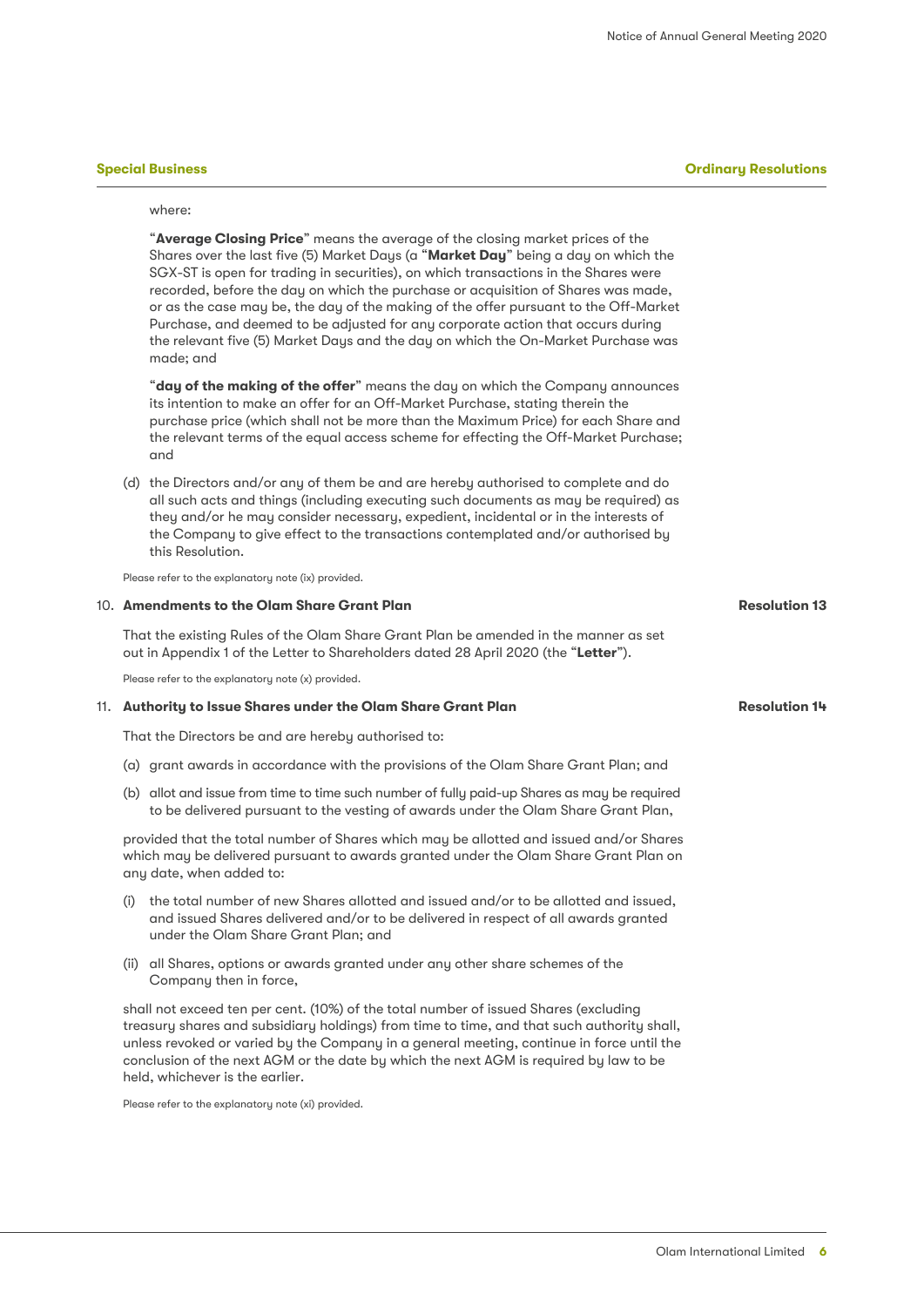**Resolution 15**

#### 12. **The Proposed Adoption of the IPT Mandate**

That:

- (a) pursuant to Chapter 9 of the Listing Manual, approval be and is hereby given for the Company, its subsidiaries and associated companies which are considered to be "entities at risk" (as defined in the Listing Manual) to enter into the Mandated IPTs (as defined in the Letter) with any of the Mandated Interested Persons (as defined in the Letter) provided that such transactions are on normal commercial terms and will not be prejudicial to the interests of the Company and its minority Shareholders;
- (b) the Audit Committee of the Company ("**AC**") be and is hereby authorised to take such action as it deems proper in respect of such procedures and/or to modify or implement such procedures as may be necessary to take into consideration any amendment to Chapter 9 of the Listing Manual which may be prescribed by the SGX-ST from time to time;
- (c) unless revoked or varied by the Shareholders in a general meeting, the authority conferred by this Resolution shall continue to be in force until the next AGM or the date by which the next AGM is required by law to be held, whichever is earlier; and
- (d) the Directors and/or any of them be and are hereby authorised to complete and do all such acts and things (including executing such documents as may be required) as they and/or he may consider necessary, expedient, incidental or in the interests of the Company to give effect to the transactions contemplated and/or authorised by this Resolution.

Please refer to the explanatory note (xii) provided.

By Order of the Board

Michelle Tanya Kwek Company Secretary Singapore

Date: 28 April 2020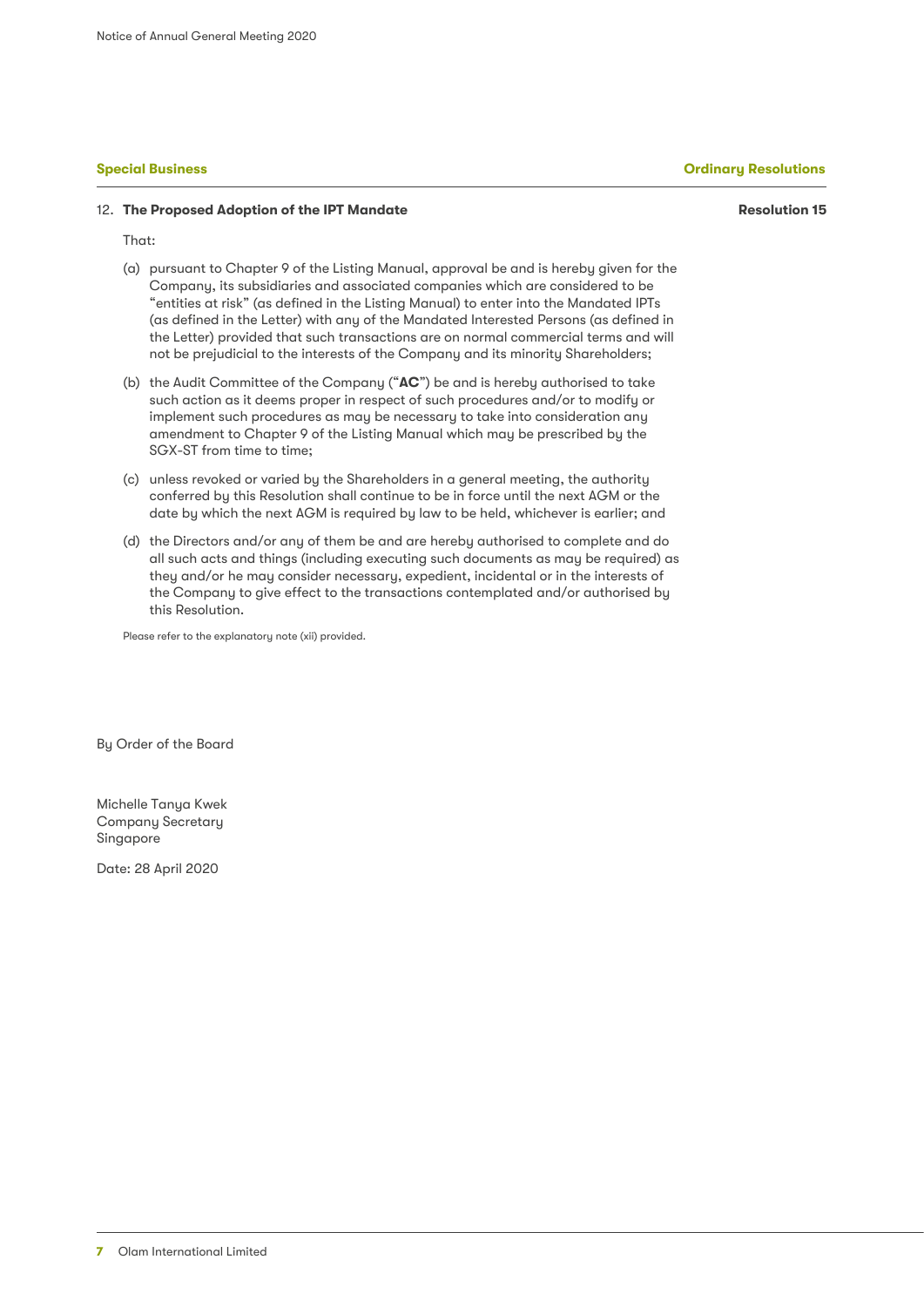#### **Please read the following notes and the explanations of the resolutions before deciding how to vote.**

#### **Appointment of Proxy and Voting**

- a. In compliance with the Order and the Joint Guidance, a Shareholder who wishes to vote at the Meeting can only do so by appointing the Chairman of the Meeting to act as his/her proxy to vote on his/her behalf in respect of all the Shares held by him/her. In the Proxy Form, a Shareholder should specifically direct the proxy on how he/she is to vote for or vote against (or abstain from voting on) the resolutions to be tabled at the Meeting. If no specific direction as to voting is given, the Chairman of the Meeting will vote or abstain from voting at his/her discretion. All valid votes cast via proxy on each resolution will be counted.
- b. Investors holding Shares through relevant intermediaries (as defined under Section 181 of the Companies Act (Chapter 50 of Singapore)), including CPF/SRS investors, should not use the Proxy Form and should contact their relevant intermediaries as soon as possible to specify voting instructions. CPF/SRS investors should approach their respective CPF Agent Banks or SRS Operators at least **seven working days** before the Meeting (i.e. by **Monday, 11 May 2020, 5.00 p.m.**) to ensure that their votes are submitted.
- c. The instrument appointing a proxy must be deposited by post to the office of the Share Registrar of the Company at 50 Raffles Place, #32-01 Singapore Land Tower, Singapore 048623, or by electronic mail to olamagm@olamnet.com (e.g. enclosing a clear scanned completed and signed Proxy Form), and must be received by the Company not less than 72 hours before the time appointed for holding the AGM. In the case of members of the Company whose Shares are entered against their names in the Depository Register, the Company may reject any instrument appointing a proxy lodged if such members are not shown to have Shares entered against their names in the Depository Register as at 72 hours before the time appointed for holding the AGM as certified by The Central Depository (Pte) Limited to the Company.

d. Personal data privacy:

By submitting an instrument appointing a proxy(ies) and/or representative(s) to attend, speak and vote at the AGM and/or any adjournment thereof, a member of the Company (i) consents to the collection, use and disclosure of the member's personal data by the Company (or its agents) for the purpose of the processing and administration by the Company (or its agents) of proxies and representatives appointed for the AGM (including any adjournment thereof) and the preparation and compilation of the attendance lists, minutes and other documents relating to the AGM (including any adjournment thereof) recordings and transmitting images and/or voice recordings when broadcasting the AGM proceedings through webcast, and in order for the Company (or its agents) to comply with any applicable laws, listing rules, regulations and/or guidelines (collectively, the "**Purposes**"); (ii) warrants that where the member discloses the personal data of the member's proxy(ies) and/or representative(s) to the Company (or its agents), the member has obtained the prior consent of such proxy(ies) and/or representative(s) for the collection, use and disclosure by the Company (or its agents) of the personal data of such proxy(ies) and/or representative(s) for the Purposes; and (iii) agrees that the member will indemnify the Company in respect of any penalties, liabilities, claims, demands, losses and damages as a result of the member's breach of warranty.

### **Website**

The Company's website, www.olamgroup.com, provides more information about the Company, including the latest Annual Report, the Letter, the Notice of AGM and the Proxy Form.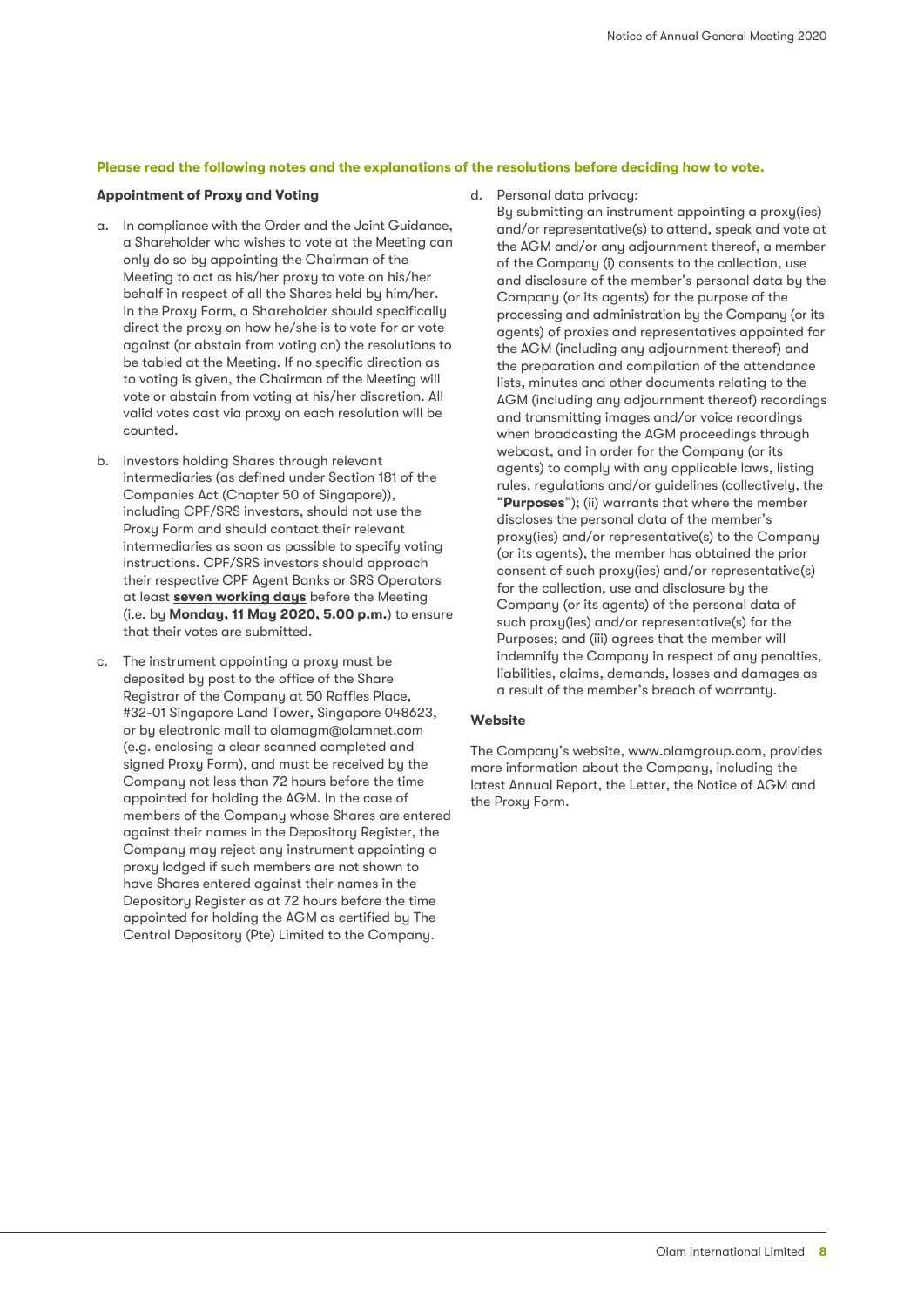#### **Explanatory notes of the resolutions to be proposed at the AGM**

Resolutions 1 to 15 are proposed as ordinary resolutions. For an ordinary resolution to be passed, more than half of the votes cast must be in favour of the resolution.

#### **(i) Ordinary Resolution 1**

The Companies Act requires the audited consolidated financial statements of the Company for each financial year to be tabled before the Shareholders in a general meeting. The audited consolidated financial statements are to be accompanied by the Directors' Statement and the Auditors' Report thereon. The Directors' Statement and the audited consolidated financial statements for the financial year ended 31 December 2019 ("**FY 2019**") together with the Auditors' Report thereon are provided in the Financial Report of the Annual Report. A copy may also be read on our website at olamgroup.com/investors/investor-library.html.

#### **(ii) Ordinary Resolution 2**

Ordinary Resolution 2 is to declare a final tax-exempt dividend of 4.5 cents per Share for FY2019. Together with the sum of 3.5 cents per Share of interim dividend declared for the second quarter FY 2019, the total dividend for FY 2019 is 8 cents per Share (approximately S\$239 million). The Company does not have a fixed dividend policy. The Directors' policy is to recommend dividends consistent with the Company's overall governing objective of maximising intrinsic value for its continuing Shareholders. Dividend payments are affected by matters such as the level of the Company's future earnings, results of operations, capital requirements, cash flows, financial conditions, the Company's plans for expansion, general business conditions and other factors, including such legal or contractual restrictions as may apply from time to time or which the Directors may consider appropriate in the interests of the Company. The Directors will consider all these factors before proposing any dividends. The Company may, by ordinary resolution at a general meeting of Shareholders, declare dividends, but the amount of such dividends shall not exceed the amount recommended by the Directors. The Directors may also declare an interim dividend without seeking Shareholders' approval. Potential investors should note that this statement is a statement of the Company's present intention and shall not constitute a legally binding commitment in respect of the Company's future dividends and dividend pay-out ratio which may be subject to modification (including reduction or non-declaration thereof) in the Directors' sole and absolute discretion. All dividends are distributed as tax-exempt dividends in accordance with the Income Tax Act, Chapter 134 of Singapore.

#### **(iii) Ordinary Resolutions 3 and 4**

Mr. Nihal Vijaya Devadas Kaviratne, CBE will, upon re-election as a Director, continue his office as Non-Executive and Independent Director and will remain as a member of the AC and be appointed as Chairman of the Corporate Responsibility and Sustainability Committee ("**CRSC**"). He will be considered independent.

Mr. Sunny George Verghese will, upon re-election as a Director, continue his office as Executive Director and Group Chief Executive Officer and will remain as a member of the Board Steering Committee ("**BSC**"), Capital and Investment Committee ("**CIC**") and CRSC.

Mr. Yutaka Kyoya is a Non-Executive Director and a member of the AC, CRSC and the Governance and Nomination Committee ("**GNC**"). He is not seeking re-election and will retire at the conclusion of the Meeting.

Mr. Jean-Paul Pinard is a Non-Executive and Independent Director, Chairman of CRSC and a member of Human Resource and Compensation Committee ("**HRCC**"). He will retire at the conclusion of the Meeting.

Please refer to the Addendum for the additional information on the aforementioned Directors provided pursuant to Rule 720(6) of the Listing Manual. You may also refer to the Governance Report of the 2019 Annual Report for the profile of each of these Directors.

The aforementioned Directors will refrain from making any recommendation on and, being Shareholders, shall abstain from voting on the respective ordinary resolution in relation to their re-election. Other than the Chairman of the Meeting who will be voting for proxies pursuant to the Order and the Joint Guidance, the Directors will not be able to accept appointment as proxies for any Shareholder to vote in respect of these resolutions.

#### **(iv) Ordinary Resolutions 5, 6 and 7**

Dr. Ajai Puri will, upon re-election as a Director, continue his office as Non-Executive and Independent Director and be appointed as member of the AC, CIC and CRSC. He will be considered independent.

Dr. Joerg Wolle will, upon re-election as a Director, continue his office as Non-Executive and Independent Director and be appointed as member of the Nomination and Remuneration Committee ("**NRC**"). He will be considered independent.

Mr. Nagi Adel Hamiyeh will, upon re-election as a Director, continue his office as Non-Executive Director and will remain as a member of the BSC and be appointed as member of the CIC.

Please refer to the Addendum for the additional information on the aforementioned Directors provided pursuant to Rule 720(6) of the Listing Manual. You may also refer to the Governance Report of the 2019 Annual Report for the profile of each of these Directors.

The aforementioned Directors will refrain from making any recommendation on and, being Shareholders, shall abstain from voting on the respective ordinary resolution in relation to their re-election. Other than the Chairman of the Meeting who will be voting for proxies pursuant to the Order and the Joint Statement, the Directors will not be able to accept appointment as proxies for any Shareholder to vote in respect of these resolutions.

#### **(v) Ordinary Resolution 8**

Ordinary Resolution 8 seeks the payment of up to S\$3,300,000 to all Directors (other than the Executive Directors) as Directors' fees for FY 2020. The Directors' fees approved for FY 2019 were S\$2,600,000 with the aggregate fees paid quarterly in arrears to the Non-Executive Directors. For Non-Executive Directors entitled to receive Directors' fees in the form of shares, approximately 70% of the Directors' fees was paid in cash and approximately 30% in the form of Olam shares. The amount of Directors' fees paid to each Director for FY 2019 is disclosed in full on page 26 of the Governance Report of the 2019 Annual Report.

For Directors' fees payable to the Non-Executive Directors for FY 2020 (excluding certain Non-Executive Directors who, under their separate arrangements with their employer, do not retain their Directors' fees), the equity component (comprising approximately 30% of the Directors' fees) is intended to be paid out after the AGM with the actual number of Shares to be awarded to each such Non-Executive Director holding office at the time of payment to be determined by reference to the volume weighted average price of a Share on SGX-ST over the 10 trading days after the date of the announcement by the Company of its unaudited full year financial statements for FY 2020. The number of Shares to be awarded will be rounded down to the nearest hundred and any residual balance will be settled in cash. In the event the Non-Executive Director leaves the Company prior to the acquisition of the Shares, the directors' fees due to him up to his date of cessation will be paid to him in cash. If Resolution 13 is passed, it is intended that such equity grant will be made in the form of awards under the Olam Share Grant Plan (as amended).

The Non-Executive Directors will refrain from making any recommendation on and, being Shareholders, shall abstain from voting on Ordinary Resolution 8. Other than the Chairman of the Meeting who will be voting for proxies pursuant to the Order and the Joint Guidance, the Directors will not be able to accept appointment as proxies for any Shareholder to vote in respect of this resolution.

Ordinary Resolution 8, if passed, will facilitate the quarterly payment in arrears of Directors' fees during FY 2020 in which the fees are incurred.

#### **(vi) Ordinary Resolution 9**

Ordinary Resolution 9 seeks the re-appointment of Ernst & Young LLP as independent auditors to the Company (the "**Auditors**") and requests authority for the Directors to set the remuneration of the Auditors. The Board is careful that the Auditors' independence should not be compromised and the AC takes responsibility for reviewing the performance of the Auditors and making recommendations about the scope of their work and fees. The AC has recommended to the Board that the appointment of Ernst & Young LLP should be renewed until the conclusion of the next AGM.

More details on the external auditors and the review by the AC may be found in the Governance Report on pages 32 to 37 of the 2019 Annual Report.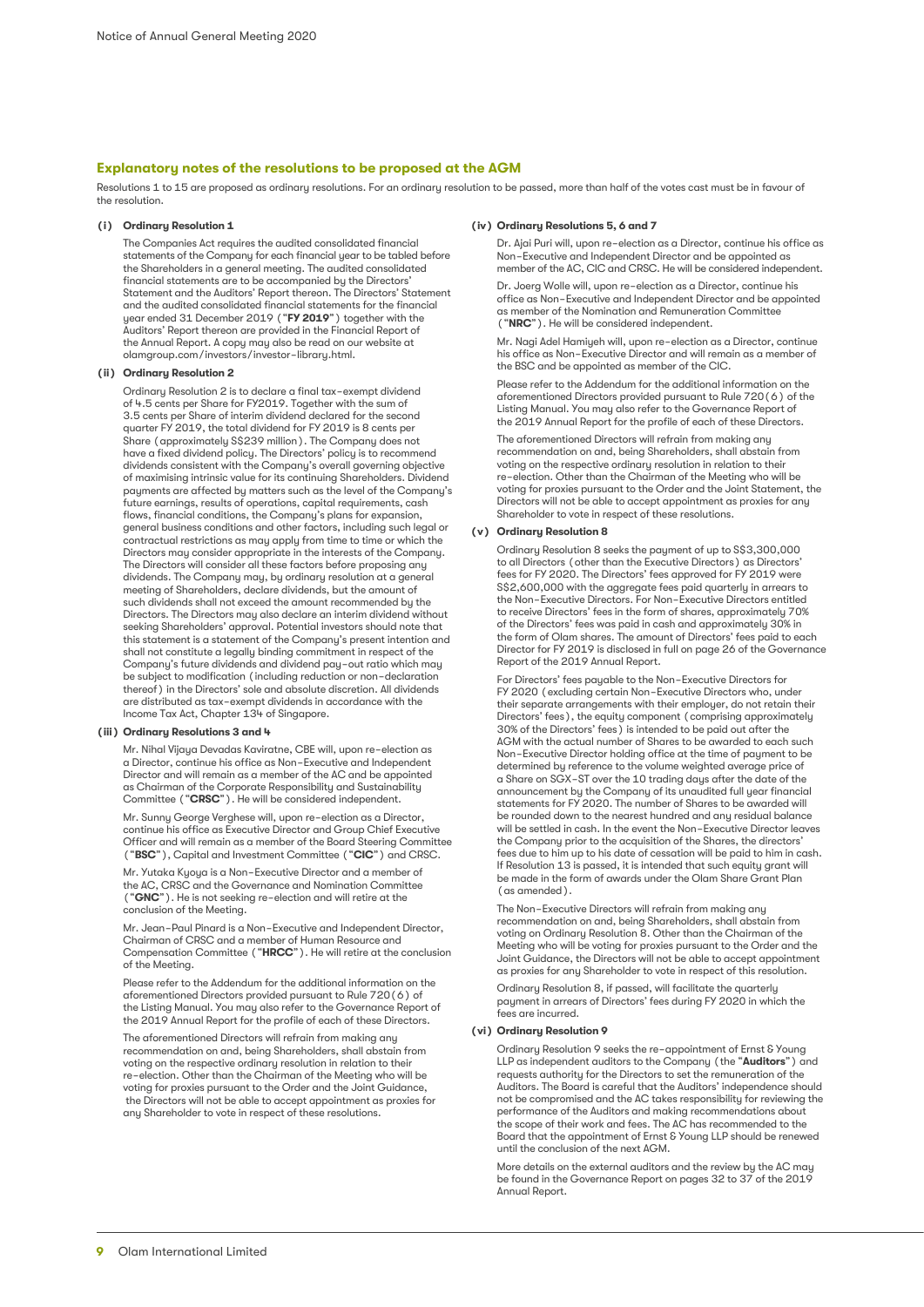#### **(vii) Ordinary Resolution 10**

Ordinary Resolution 10 seeks to appoint Mr. Norio Saigusa as a Non-Executive Director of the Company.

If appointed, Mr. Saigusa will become a member of the Board Risk Committee, CRSC and NRC.

Please refer to the Addendum for the additional information on Mr Saigusa's profile, provided pursuant to Rule 720(6) of the Listing Manual.

#### **(viii) Ordinary Resolution 11**

Ordinary Resolution 11, if passed, will empower the Directors, effective until the earlier of (1) the conclusion of the next AGM, or (2) the date by which the next AGM is required by law to be held (unless such authority is varied or revoked by the Company in a general meeting), to issue Shares, make or grant Instruments convertible into Shares and to issue Shares pursuant to such Instruments, up to a number not exceeding, in total, fifty per cent. (50%) of the total number of issued Shares, of which up to ten per cent. (10%) may be issued other than on a *pro rata* basis to Shareholders. Although the Listing Manual enables the Company to seek a mandate to permit its Directors to issue Shares up to the fifty per cent. (50%) limit if made on a *pro rata* basis to Shareholders, and up to a sub-limit of twenty per cent. (20%) if made other than on a *pro rata* basis to Shareholders, the Company is nonetheless only seeking a sub-limit of ten per cent. (10%).

For determining the aggregate number of Shares that may be issued, the total number of issued Shares will be calculated based on the total number of issued Shares (excluding treasury shares and subsidiary holdings) at the time this Ordinary Resolution 11 is passed after adjusting for new Shares arising from the conversion or exercise of any convertible securities or share options or vesting of share awards which are outstanding or subsisting at the time when this Ordinary Resolution 11 is passed and any subsequent bonus issue, consolidation or subdivision of Shares.

#### **(ix) Ordinary Resolution 12**

Ordinary Resolution 12, if passed, will empower the Directors from the date of the passing of this Ordinary Resolution 12 until the earlier of the date of the next AGM, or the date by which the next AGM is required by law to be held, to purchase or otherwise acquire, by way of Market Purchases or Off-Market Purchases, up to five per cent. (5%) of the total number of issued Shares (excluding treasury shares and subsidiary holdings) as at the date of the passing of this Ordinary Resolution 12 on the terms of the Share Buyback Mandate as set out in the Letter accompanying this Notice of AGM, unless such authority is earlier revoked or varied by the Company in a general meeting.

The Company may use internal sources of funds or borrowings or a combination of both to finance the Company's purchase or acquisition of Shares pursuant to the Share Buyback Mandate. The amount of financing required for the Company to purchase or acquire its Shares, and the impact on the Company's financial position, cannot be ascertained as at the date of this Notice of AGM as these will depend on, *inter alia*, the aggregate number of Shares purchased, whether the purchase is made out of capital or profits, the purchase prices paid for such Shares, the amount (if any) borrowed by the Company to fund the purchases or acquisitions and whether the Shares purchased or acquired are cancelled or held as treasury shares. For illustrative purposes only, the financial effects of an assumed purchase or acquisition of the maximum number of Shares by way of Market Purchase or Off-Market Purchase, at a purchase price equivalent to the Maximum Price per Share based on the audited financial statements of the Company and its subsidiaries for FY 2019 and certain assumptions, are set out in paragraph 2.4.6 of the Letter.

#### **(x) Ordinary Resolution 13**

Ordinary Resolution 13, if passed, will approve the amendments to the Olam Share Grant Plan to enable the Non-Executive Directors of the Company and/or its subsidiaries to participate in the Olam Share Grant Plan (as amended). The Olam Share Grant Plan was adopted at the AGM held on 30 October 2014.

If the proposed amendments to the Olam Share Grant Plan are approved, grants of fully paid Shares may be made to the Non-Executive Directors as part of their remuneration in respect of their office. The incorporation of an equity component in the total remuneration of the Non-Executive Directors' fees will help to align the interests of such Non-Executive Directors with the interests of the Shareholders. Please refer to the Letter for more details. See, also, Ordinary Resolution 8 on the current intention to pay out approximately 30% of the Directors' fees for FY 2020 in the form of awards under the Olam Share Grant Plan (as amended).

All the Directors will be eligible to participate in the Olam Share Grant Plan (as proposed to be amended). Accordingly, they refrained from making any voting recommendation to Shareholders in respect of Ordinary Resolution 13. The Directors will abstain from voting their Shares (if any) on Ordinary Resolution 13 and other than the Chairman of the Meeting who will be voting for proxies pursuant to the Order and the Joint Guidance, the Directors will not be able to accept appointment as proxies for any Shareholder to vote in respect of this resolution. The Company will disregard any votes cast by the Directors in respect of their Shares (if any) in contravention of this requirement.

#### **(xi) Ordinary Resolution 14**

Other than the Olam Share Grant Plan, the Company does not have any other share scheme which is currently in force. Ordinary Resolution 14, if passed, will empower the Directors to grant awards under the Olam Share Grant Plan and to issue new Shares in respect of such awards, subject to the limitations described in this Ordinary Resolution 14. Unless such authority has been revoked or varied by the Company in a general meeting, such authority shall expire at the conclusion of the next AGM, or the date by which the next AGM is required by law to be held, whichever is the earlier.

More details on the Olam Share Grant Plan may be found in the Governance Report and the Financial Report of the 2019 Annual Report.

#### **(xii) Ordinary Resolution 15**

Ordinary Resolution 15, if passed, will permit the Company, its subsidiaries and associated companies which are considered to be "entities at risk" (as defined in the Listing Manual) to enter into Mandated IPTs (as defined in the Letter) with certain specified interested persons listed in Appendix 2 of the Letter. Please refer to the Letter for more details.

In accordance with Rule 920(1)(b)(viii) of the Listing Manual, Mitsubishi Corporation and its Associates shall abstain from voting in respect of each of their shareholdings on Ordinary Resolution 15 as set out in the Notice of 2020 AGM. Further, Mitsubishi Corporation and its Associates will not be able to accept appointment as proxies for any Shareholder to vote in respect of this resolution. Any votes cast by such person in contravention of this requirement shall be disregarded.

#### **Notice of Record Date and Payment Date**

As stated in the Notice of Record Date and Payment Date set out in the Company's announcement dated 28 April 2020, the Company wishes to notify Shareholders that the Share Transfer Books and Register of Members of the Company will be closed at 5.00 p.m. on 28 May 2020 for the preparation of dividend warrants. Duly completed registrable transfers of Shares received by the Company's Share Registrar, Boardroom Corporate & Advisory Services (Pte) Ltd, at 50 Raffles Place, #32-01 Singapore Land Tower, Singapore 048623 up to 5.00 p.m. on 28 May 2020 will be registered to determine members' entitlements to the proposed final dividend. Members whose Securities Accounts with The Central Depository (Pte) Limited are credited with Shares at 5.00 p.m. on 28 May 2020 will be entitled to the proposed final dividend. Payment of the final dividend, if approved by the members at the AGM to be held on 20 May 2020, will be made on 4 June 2020.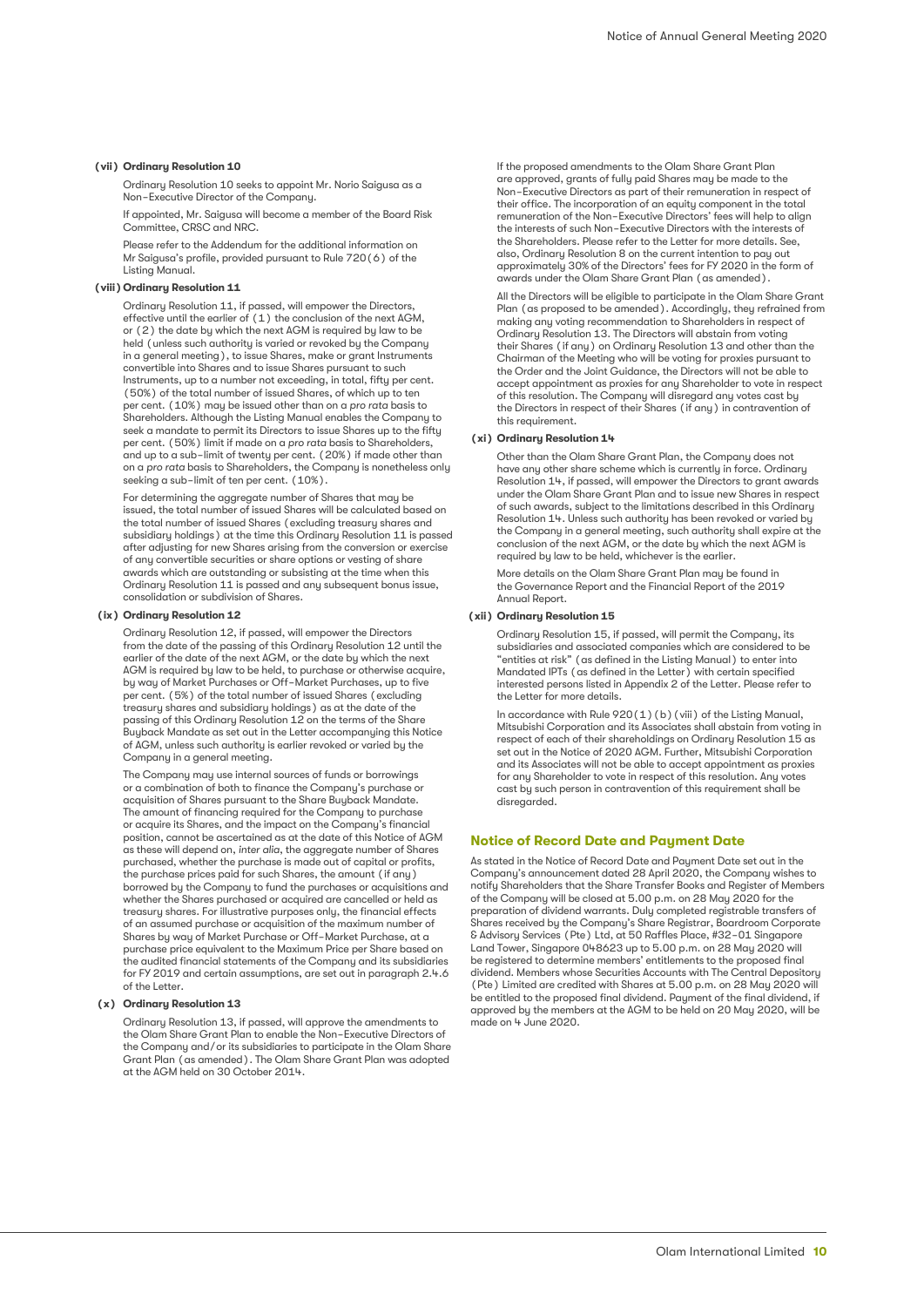Mr. Nihal Vijaya Devadas Kaviratne CBE, Mr. Sunny George Verghese, Dr. Ajai Puri, Dr. Joerg Wolle and Mr. Nagi Hamiyeh are the Directors seeking re-election at the forthcoming annual general meeting of the Company to be convened on 20 May 2020 ("**AGM**") under Ordinary Resolutions 3, 4, 5, 6 and 7 as set out in the Notice of AGM dated 28 April 2020 (collectively, the "**Retiring Directors**" and each a "**Retiring Director**").

Mr. Norio Saigusa is proposed to be appointed as a Non-Executive Director of the Company under Ordinary Resolution 10.

Pursuant to Rule 720(6) of the Listing Manual of the SGX-ST, the information relating to the Retiring Directors and the proposed appointment of the director of the Company for the first time at the forthcoming annual general meeting as set out in Appendix 7.4.1 to the Listing Manual of the SGX-ST is set out below:

| <b>Name of</b><br><b>Director</b>                             | Mr. Nihal Vijaya<br><b>Devadas Kaviratne CBE</b> | <b>Mr. Sunny George Verghese</b> | Dr. Ajai Puri         | <b>Dr. Joerg Wolle</b> | Mr. Nagi Adel Hamiyeh | Mr. Norio Saigusa                                                                                                                                                                         |
|---------------------------------------------------------------|--------------------------------------------------|----------------------------------|-----------------------|------------------------|-----------------------|-------------------------------------------------------------------------------------------------------------------------------------------------------------------------------------------|
| Date of<br>Appointment                                        | 1 October 2014                                   | 11 July 1996                     | 1 September 2019      | 1 September 2019       | 1 September 2019      | 24 April 2020                                                                                                                                                                             |
| Date of Last<br>Re-appointment                                | 25 April 2018                                    | 25 April 2017                    | N.A.                  | N.A.                   | N.A.                  | N.A.                                                                                                                                                                                      |
| Age                                                           | 76                                               | 60                               | 66                    | 62                     | 51                    | 57                                                                                                                                                                                        |
| Country of<br>principal<br>residence                          | India                                            | Singapore                        | <b>United Kingdom</b> | Switzerland            | Singapore             | Japan                                                                                                                                                                                     |
| The Board's<br>comments on<br>this appointment<br>(including) | N.A.                                             | N.A.                             | N.A.                  | N.A.                   | N.A.                  | Mr. Norio Saigusa is nominated by Mitsubishi<br>Corporation ("MC") to replace Mr. Yutaka K<br>who will retire as a Non-Executive Director of<br>Company at the conclusion of Olam's Annua |

rationale, selection criteria, and the search and nomination process)

|                | Mr. Norio Saigusa                                                                                                                                                                                                                                                                                                                                                                                                                                                                                                                                                                                                                                                                                                                                                                                                                                |
|----------------|--------------------------------------------------------------------------------------------------------------------------------------------------------------------------------------------------------------------------------------------------------------------------------------------------------------------------------------------------------------------------------------------------------------------------------------------------------------------------------------------------------------------------------------------------------------------------------------------------------------------------------------------------------------------------------------------------------------------------------------------------------------------------------------------------------------------------------------------------|
|                | 24 April 2020                                                                                                                                                                                                                                                                                                                                                                                                                                                                                                                                                                                                                                                                                                                                                                                                                                    |
|                | N.A.                                                                                                                                                                                                                                                                                                                                                                                                                                                                                                                                                                                                                                                                                                                                                                                                                                             |
|                | 57                                                                                                                                                                                                                                                                                                                                                                                                                                                                                                                                                                                                                                                                                                                                                                                                                                               |
|                | Japan                                                                                                                                                                                                                                                                                                                                                                                                                                                                                                                                                                                                                                                                                                                                                                                                                                            |
|                | Mr. Norio Saigusa is nominated by Mitsubishi<br>Corporation ("MC") to replace Mr. Yutaka Kyoya<br>who will retire as a Non-Executive Director of the<br>Company at the conclusion of Olam's Annual<br>General Meeting to be held on 24 April 2020. Mr.<br>Saigusa is currently the Executive Vice President,<br>Group CEO, Food Industry Group of MC and<br>has held several senior level roles in MC for the<br>last 35 years. The Governance & Nomination<br>Committee ("GNC") reviewed the experience,<br>skill set, qualification and the quality of the<br>proposed nomination by MC. The GNC opined<br>that the extensive experience of Mr. Saigusa from<br>the various key roles he has held in MC will add<br>to the optimal mix of expertise and experience<br>of the Board. The Board concurred with the<br>recommendation of the GNC. |
|                | Non-Executive                                                                                                                                                                                                                                                                                                                                                                                                                                                                                                                                                                                                                                                                                                                                                                                                                                    |
|                |                                                                                                                                                                                                                                                                                                                                                                                                                                                                                                                                                                                                                                                                                                                                                                                                                                                  |
|                | Non-Executive Director                                                                                                                                                                                                                                                                                                                                                                                                                                                                                                                                                                                                                                                                                                                                                                                                                           |
| mittee<br>ıent | Member, Board Risk Committee<br>Member, Corporate Responsibility & Sustainability<br>Committee                                                                                                                                                                                                                                                                                                                                                                                                                                                                                                                                                                                                                                                                                                                                                   |
|                | Member, Nomination and Remuneration<br>Committee                                                                                                                                                                                                                                                                                                                                                                                                                                                                                                                                                                                                                                                                                                                                                                                                 |
| ieering,       | Degree of Political Science and Economics,<br>Waseda University, Tokyo                                                                                                                                                                                                                                                                                                                                                                                                                                                                                                                                                                                                                                                                                                                                                                           |
| f Texas, USA   |                                                                                                                                                                                                                                                                                                                                                                                                                                                                                                                                                                                                                                                                                                                                                                                                                                                  |

|                                                                                     |                                                                    |                                                                    |                                                                    |                                                                                 |                                                                            | recommendati                                |  |
|-------------------------------------------------------------------------------------|--------------------------------------------------------------------|--------------------------------------------------------------------|--------------------------------------------------------------------|---------------------------------------------------------------------------------|----------------------------------------------------------------------------|---------------------------------------------|--|
| Whether<br>appointment is<br>executive, and<br>if so, the area of<br>responsibility | Non-Executive                                                      | Executive/Co-Founder and<br>Group Chief Executive Officer          | Non-Executive                                                      | Non-Executive                                                                   | Non-Executive                                                              | Non-Executive                               |  |
| Job Title<br>(e.g. Lead ID,<br>AC Chairman,                                         | Independent                                                        | <b>Executive Director</b>                                          | Independent                                                        | Independent                                                                     | Non-Executive Director                                                     | Non-Executive                               |  |
|                                                                                     | Non-Executive Director                                             | Group Chief Executive Officer                                      | Non-Executive Director                                             | Non-Executive Director                                                          | Member, Board Steering Committee                                           | Member, Board                               |  |
| AC Member etc.                                                                      | Chairman*, Corporate Responsibility &                              | Member, Corporate Responsibility &                                 | Member, Audit Committee*                                           | Member, Nomination and Remuneration                                             | Member, Capital and Investment<br>Committee*                               | Member, Corp                                |  |
|                                                                                     | <b>Sustainability Committee</b>                                    | Sustainability Committee                                           | Member, Corporate Responsibility &                                 | Committee*                                                                      |                                                                            | Committee                                   |  |
|                                                                                     | Member, Audit Committee                                            | Member, Capital & Investment Committee                             | Sustainability Committee*                                          |                                                                                 |                                                                            | Member, Nomi                                |  |
|                                                                                     |                                                                    | Member, Board Steering Committee                                   |                                                                    |                                                                                 |                                                                            | Committee                                   |  |
| Professional<br>qualifications                                                      | Bachelor of Arts, Economics (Honours),<br>Bombay University, India | Postgraduate Degree in Business<br>Management, Indian Institute of | MBA in Marketing, Crummer Business<br>School, Rollins College, USA | PhD in Engineering "summa cum laude",<br>Technical University Chemnitz, Germany | Master of Science degree in<br>Civil and Environmental Engineering,        | Degree of Polit<br>Waseda Unive             |  |
|                                                                                     |                                                                    | Management, Ahmedabad, India                                       | PhD in Food Science, University of                                 | Executive Development Program, IMD                                              | Massachusetts Institute<br>of Technology, USA                              |                                             |  |
|                                                                                     |                                                                    | Advanced Management Program,<br>Harvard Business School, USA       | Maryland, USA                                                      | Lausanne, Switzerland                                                           | Bachelor of Science degree in                                              |                                             |  |
|                                                                                     |                                                                    |                                                                    |                                                                    |                                                                                 | Stanford Executive Program, GSB Stanford<br>University, Palo Alto, CA, USA | Civil Engineering, University of Texas, USA |  |

\* If re-elected and after the conclusion of the Meeting

# **Additional Information on Retiring Directors and New Appointment of Director**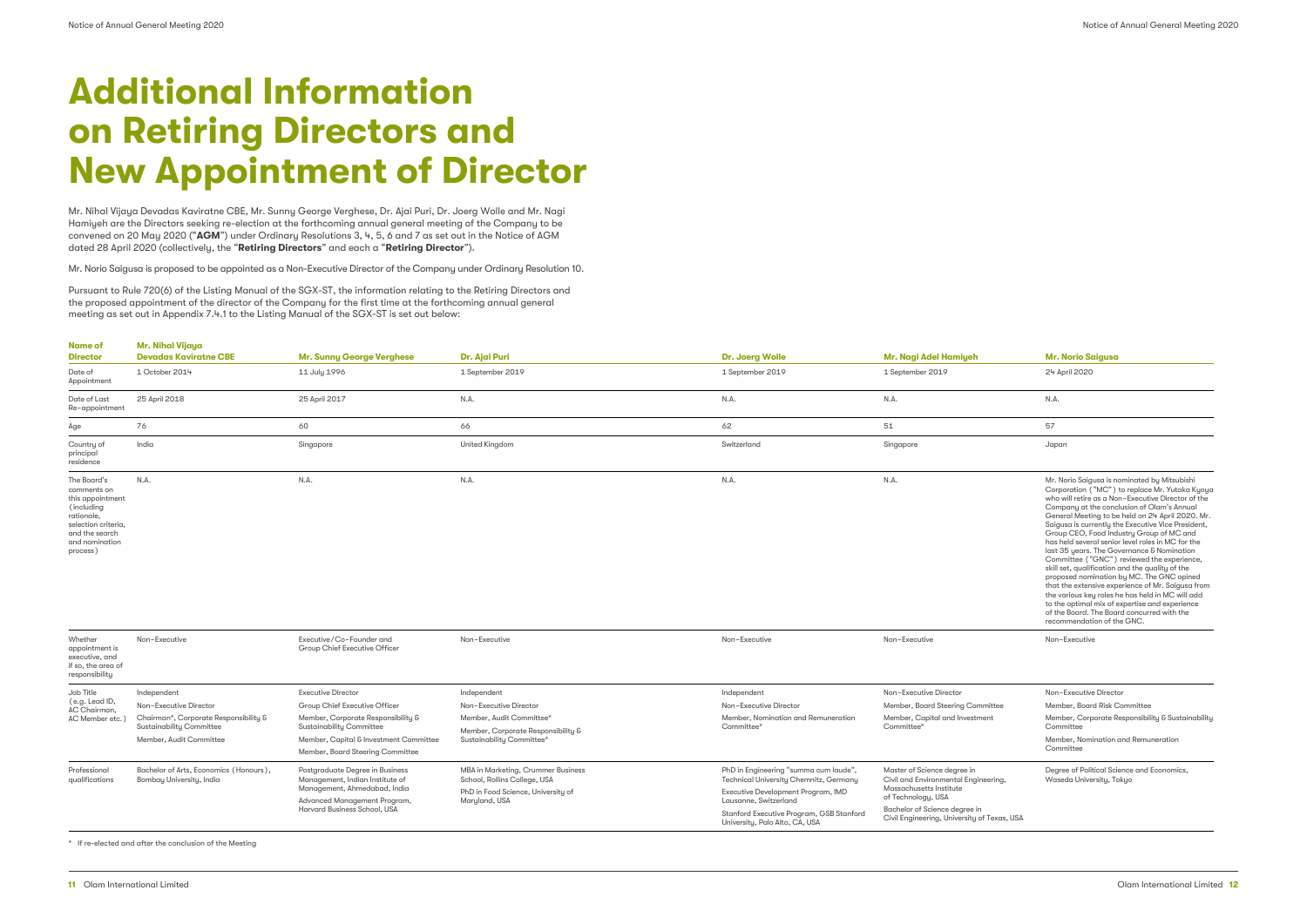| Name of<br><b>Director</b>                                                                                                                                                                                                                                     | Mr. Nihal Vijaya<br><b>Devadas Kaviratne CBE</b>                                                                                                                                                                                                                                                                                                                                                                                                                                                                                                                                                                                                                                                                                                                                                                                                                                                                                                                                                                                                                                                                                                                                                                                           | <b>Mr. Sunny George Verghese</b>                                                                                                                                                                                                                                                                                                                                                                                                                                                                                                                                                                                                                                                                                                                                                                                                                                                                                 | Dr. Ajai Puri                                                                                                                                                                                                                                                                                                                                                                                                                                                                                                                                                                                                                                                                                                                                                                                                                                                                                                                                                                                                                                                                                                                                                                                                                     | <b>Dr. Joerg Wolle</b>                                                                                                                                                                                                                                                                                                                                                                                                                                                                                                                                                                                                                                                                                                                                                                                                                                                                                                                                                                                                                             | Mr. Nagi Adel Hamiyeh                                                                                                                                                                                                                                                                                                                                                                                                                                                                                                                                                                                                                                                                                                                                                                                                                                                                                                                                                                                                                                                                                                     | <b>Mr. Norio Saigusa</b>                                                                                                                                                                                                                                                                                                                                                                                                                    |  |
|----------------------------------------------------------------------------------------------------------------------------------------------------------------------------------------------------------------------------------------------------------------|--------------------------------------------------------------------------------------------------------------------------------------------------------------------------------------------------------------------------------------------------------------------------------------------------------------------------------------------------------------------------------------------------------------------------------------------------------------------------------------------------------------------------------------------------------------------------------------------------------------------------------------------------------------------------------------------------------------------------------------------------------------------------------------------------------------------------------------------------------------------------------------------------------------------------------------------------------------------------------------------------------------------------------------------------------------------------------------------------------------------------------------------------------------------------------------------------------------------------------------------|------------------------------------------------------------------------------------------------------------------------------------------------------------------------------------------------------------------------------------------------------------------------------------------------------------------------------------------------------------------------------------------------------------------------------------------------------------------------------------------------------------------------------------------------------------------------------------------------------------------------------------------------------------------------------------------------------------------------------------------------------------------------------------------------------------------------------------------------------------------------------------------------------------------|-----------------------------------------------------------------------------------------------------------------------------------------------------------------------------------------------------------------------------------------------------------------------------------------------------------------------------------------------------------------------------------------------------------------------------------------------------------------------------------------------------------------------------------------------------------------------------------------------------------------------------------------------------------------------------------------------------------------------------------------------------------------------------------------------------------------------------------------------------------------------------------------------------------------------------------------------------------------------------------------------------------------------------------------------------------------------------------------------------------------------------------------------------------------------------------------------------------------------------------|----------------------------------------------------------------------------------------------------------------------------------------------------------------------------------------------------------------------------------------------------------------------------------------------------------------------------------------------------------------------------------------------------------------------------------------------------------------------------------------------------------------------------------------------------------------------------------------------------------------------------------------------------------------------------------------------------------------------------------------------------------------------------------------------------------------------------------------------------------------------------------------------------------------------------------------------------------------------------------------------------------------------------------------------------|---------------------------------------------------------------------------------------------------------------------------------------------------------------------------------------------------------------------------------------------------------------------------------------------------------------------------------------------------------------------------------------------------------------------------------------------------------------------------------------------------------------------------------------------------------------------------------------------------------------------------------------------------------------------------------------------------------------------------------------------------------------------------------------------------------------------------------------------------------------------------------------------------------------------------------------------------------------------------------------------------------------------------------------------------------------------------------------------------------------------------|---------------------------------------------------------------------------------------------------------------------------------------------------------------------------------------------------------------------------------------------------------------------------------------------------------------------------------------------------------------------------------------------------------------------------------------------|--|
| Working<br>experience and<br>occupation(s)<br>during the past<br>10 years                                                                                                                                                                                      | Mr. Nihal Kaviratne CBE held various<br>Board appointments in the last 10 years.<br>Please refer to his list of past directorships.<br>Mr. Kaviratne's career with the Unilever<br>Group spanned 40 years during which<br>he held various senior level management<br>positions in sales, marketing, brand and<br>strategic planning and development, and<br>as Chairman/CEO across Asia, Europe and<br>Latin America. He retired from Unilever in<br>2005. Mr. Kaviratne was cited in HM Queen<br>Elizabeth II's 2004 New Year Honours List in<br>the UK and has been made the Commander<br>of the Order of the British Empire (CBE)<br>for services to UK business interests and to<br>sustainable development in Indonesia. He<br>was one of "25 leaders at the forefront of<br>change" chosen by Business Week in 2002<br>for the Stars of Asia Award. In its year end<br>2010 issue, Forbes India listed him as one<br>of the "5 top names to have on your Board".<br>He was awarded for driving "Business"<br>Excellence" at the World Business Conclave<br>2016 in Hong Kong. Mr. Kaviratne brings<br>with him extensive organisational, business,<br>management, strategic planning and<br>customer-based experience and knowledge. | Mr. Sunny Verghese was with the Kewalram<br>Chanrai Group (KC Group) for over two<br>decades and in 1989 was mandated to<br>start the Company with a view to building<br>an agricultural products business for the<br>KC Group. Before joining the KC Group,<br>he worked for Unilever in India. Mr. Verghese<br>previously chaired CitySpring Infrastructure<br>Management Pte Ltd, a listed Business Trust<br>in Singapore and was also a Commissioner<br>of the Business & Sustainable Development<br>Commission (BSDC). Mr. Verghese has won<br>several awards including 'Outstanding Chief<br>Executive' at the Singapore Business Awards<br>in 2007, 'Ernst & Young Entrepreneur of the<br>Year' for Singapore in 2008 and 'Best CEO<br>of the Year 2011' at the Singapore Corporate<br>Awards. He was also awarded the Public<br>Service Medal by the Government of the<br>Republic of Singapore in 2010. | Dr. Ajai Puri brings more than three<br>decades of global experience in various<br>food and agri industries. His expertise<br>spans several domains - innovation,<br>science and technology, food safety,<br>consumer, customer, channel insights<br>and marketing. Dr. Puri, from 1981<br>to 2003, was with The Coca-Cola<br>Company where he held a variety of<br>roles in Research and Development,<br>Innovation, Consumer Marketing and<br>General Management. When he left<br>Coca-Cola in 2003, he was Senior Vice<br>President - Science and Technology<br>for Coca-Cola's non-carbonated juice<br>business in North America. From 2003<br>to 2007, Dr. Ajai Puri was Executive<br>Board Member and President - Research,<br>Development and Product Integrity at<br>Amsterdam-based Royal Numico N.V.<br>Dr. Ajai Puri served as an Adviser to Mead<br>Johnson Nutrition (2008-2010) and<br>DSM N.V. (2008-2011). He was also<br>a Non-Executive Director with Nutreco<br>N.V. (2009-2015) and Barry Callebaut<br>AG (2011-2014). Dr. Puri is presently<br>a Non-Executive Director with Firmenich<br>S.A., Tate and Lyle PLC, Britannia<br>Industries Ltd and the Global Alliance<br>for Improved Nutrition (G.A.I.N.). | Having been appointed CEO of Siber<br>Hegner Ltd in 2000, Dr. Joerg Wolle was<br>instrumental in a quick turnaround of the<br>130 year old Asia trading company which<br>had fallen on hard times. Following this,<br>he merged the company with two other<br>Swiss-based Asia-focused distribution<br>companies and created the leading business<br>services and distribution group in the ASEAN<br>region with more than 33,000 specialised<br>staff. He grew sales three and profits<br>six-fold during his tenure as CEO and took<br>the company public on the Zurich Stock<br>Exchange. Dr. Joerg Wolle is presently<br>Chairman of Kuehne + Nagel International Ltd<br>and Klingelnberg AG. He was President<br>and CEO of DKSH Holding Ltd from 2002<br>to 2017 and became its Chairman from<br>2017 to 2019. Dr. Wolle was a member<br>of the Supervisory Board of Louis Dreyfus<br>Company B.V. (2014 to 2018) and a<br>member of the Board of Directors of UBS Ltd<br>(2006 to 2009) and Diethelm Keller<br>Holding Ltd. (2004 to 2019). | Mr. Nagi Hamiyeh brings 24 years of<br>experience in strategy, corporate finance,<br>mergers and acquisitions (M&A), growth<br>equity, private equity and public investing<br>in multiple industries across the globe.<br>Furthermore, he was intimately involved in<br>companies' consolidation and restructuring,<br>as well as working closely with portfolio<br>companies on value uplift opportunities.<br>Lastly, he led the development of the various<br>greenfield platforms by way of M&A and<br>organic growth. Mr. Hamiyeh is the Joint<br>Head of Temasek's Investment Group,<br>and is concurrently the Head of Portfolio<br>Development. Mr. Hamiyeh joined Temasek<br>in 2005. Over the course of his career with<br>Temasek, he had led the firm's Natural<br>Resources, Industrials, Consumer and<br>Real Estate Investment teams and was<br>Joint Head of Enterprise Development<br>Group and Head of Africa and Middle<br>East, Australia and New Zealand, Prior to<br>Temasek, Mr. Hamiyeh was a banker with<br>Credit Suisse First Boston's Energy Group.<br>He began his career at Bain & Company. | Mr. Norio Saigusa is c<br>Vice President, Group<br>of Mitsubishi Corpora<br>a Non-Executive Dire<br>Public Company Limit<br>involved in the manufc<br>of seafood-based for<br>Thailand. He joined M<br>1985 and has since b<br>business. He has play<br>in Mitsubishi Corpora<br>in its overseas offices.<br>Thailand. Prior to his<br>President of Mitsubish<br>and Thai-MC Compo<br>he was promoted to tl<br><b>Essential Resources D</b> |  |
| Shareholding<br>interest in the<br>listed issuer and<br>its subsidiaries?                                                                                                                                                                                      | 23,842 Ordinary Shares                                                                                                                                                                                                                                                                                                                                                                                                                                                                                                                                                                                                                                                                                                                                                                                                                                                                                                                                                                                                                                                                                                                                                                                                                     | 136,530,385 Ordinary Shares<br>2,059,922 Performance Share Awards<br>(subject to performance targets being met)<br>1,237,782 Restricted Share Awards                                                                                                                                                                                                                                                                                                                                                                                                                                                                                                                                                                                                                                                                                                                                                             | 4,117 Ordinary Shares                                                                                                                                                                                                                                                                                                                                                                                                                                                                                                                                                                                                                                                                                                                                                                                                                                                                                                                                                                                                                                                                                                                                                                                                             | 4,586 Ordinary Shares                                                                                                                                                                                                                                                                                                                                                                                                                                                                                                                                                                                                                                                                                                                                                                                                                                                                                                                                                                                                                              | Nil                                                                                                                                                                                                                                                                                                                                                                                                                                                                                                                                                                                                                                                                                                                                                                                                                                                                                                                                                                                                                                                                                                                       | Nil                                                                                                                                                                                                                                                                                                                                                                                                                                         |  |
| Any relationship<br>(including<br>immediate family<br>relationship)<br>with any existing<br>director, existing<br>executive officer,<br>the issuer and/<br>or substantial<br>shareholder of the<br>listed issuer or of<br>any of its principal<br>subsidiaries | Nil                                                                                                                                                                                                                                                                                                                                                                                                                                                                                                                                                                                                                                                                                                                                                                                                                                                                                                                                                                                                                                                                                                                                                                                                                                        | Nil                                                                                                                                                                                                                                                                                                                                                                                                                                                                                                                                                                                                                                                                                                                                                                                                                                                                                                              | Nil                                                                                                                                                                                                                                                                                                                                                                                                                                                                                                                                                                                                                                                                                                                                                                                                                                                                                                                                                                                                                                                                                                                                                                                                                               | Nil                                                                                                                                                                                                                                                                                                                                                                                                                                                                                                                                                                                                                                                                                                                                                                                                                                                                                                                                                                                                                                                | As described above<br>Temasek is a controlling shareholder of<br>the Company.                                                                                                                                                                                                                                                                                                                                                                                                                                                                                                                                                                                                                                                                                                                                                                                                                                                                                                                                                                                                                                             | As described above<br>Mitsubishi Corporatio<br>of the Company.                                                                                                                                                                                                                                                                                                                                                                              |  |
| Conflict of<br>interests<br>(including any<br>competing<br>business)                                                                                                                                                                                           | Nil                                                                                                                                                                                                                                                                                                                                                                                                                                                                                                                                                                                                                                                                                                                                                                                                                                                                                                                                                                                                                                                                                                                                                                                                                                        | Nil                                                                                                                                                                                                                                                                                                                                                                                                                                                                                                                                                                                                                                                                                                                                                                                                                                                                                                              | Nil                                                                                                                                                                                                                                                                                                                                                                                                                                                                                                                                                                                                                                                                                                                                                                                                                                                                                                                                                                                                                                                                                                                                                                                                                               | Nil                                                                                                                                                                                                                                                                                                                                                                                                                                                                                                                                                                                                                                                                                                                                                                                                                                                                                                                                                                                                                                                | Nil                                                                                                                                                                                                                                                                                                                                                                                                                                                                                                                                                                                                                                                                                                                                                                                                                                                                                                                                                                                                                                                                                                                       | Nil                                                                                                                                                                                                                                                                                                                                                                                                                                         |  |
| Undertaking<br>(in the format set<br>out in Appendix<br>7.7) under Rule<br>$720(1)$ has been<br>submitted to the<br>listed issuer                                                                                                                              | Yes                                                                                                                                                                                                                                                                                                                                                                                                                                                                                                                                                                                                                                                                                                                                                                                                                                                                                                                                                                                                                                                                                                                                                                                                                                        | Yes                                                                                                                                                                                                                                                                                                                                                                                                                                                                                                                                                                                                                                                                                                                                                                                                                                                                                                              | Yes                                                                                                                                                                                                                                                                                                                                                                                                                                                                                                                                                                                                                                                                                                                                                                                                                                                                                                                                                                                                                                                                                                                                                                                                                               | Yes                                                                                                                                                                                                                                                                                                                                                                                                                                                                                                                                                                                                                                                                                                                                                                                                                                                                                                                                                                                                                                                | Yes                                                                                                                                                                                                                                                                                                                                                                                                                                                                                                                                                                                                                                                                                                                                                                                                                                                                                                                                                                                                                                                                                                                       | Yes                                                                                                                                                                                                                                                                                                                                                                                                                                         |  |

Mr. Norio Saigusa is currently the Executive Vice President, Group CEO, Food Industry Group of Mitsubishi Corporation. He is concurrently a Non-Executive Director of Thai Union Group Public Company Limited, a global seafood leader involved in the manufacture, import and distribution of seafood-based food products based in Thailand. He joined Mitsubishi Corporation in 1985 and has since been engaged in the food business. He has played various managerial roles in Mitsubishi Corporation in Tokyo as well as in its overseas offices, including Germany and Thailand. Prior to his current position, he was the President of Mitsubishi Company (Thailand), Ltd. and Thai-MC Company Limited. in 2017 after he was promoted to the Division COO of Living Essential Resources Division in 2016.

As described above Mitsubishi Corporation is a controlling shareholder of the Company.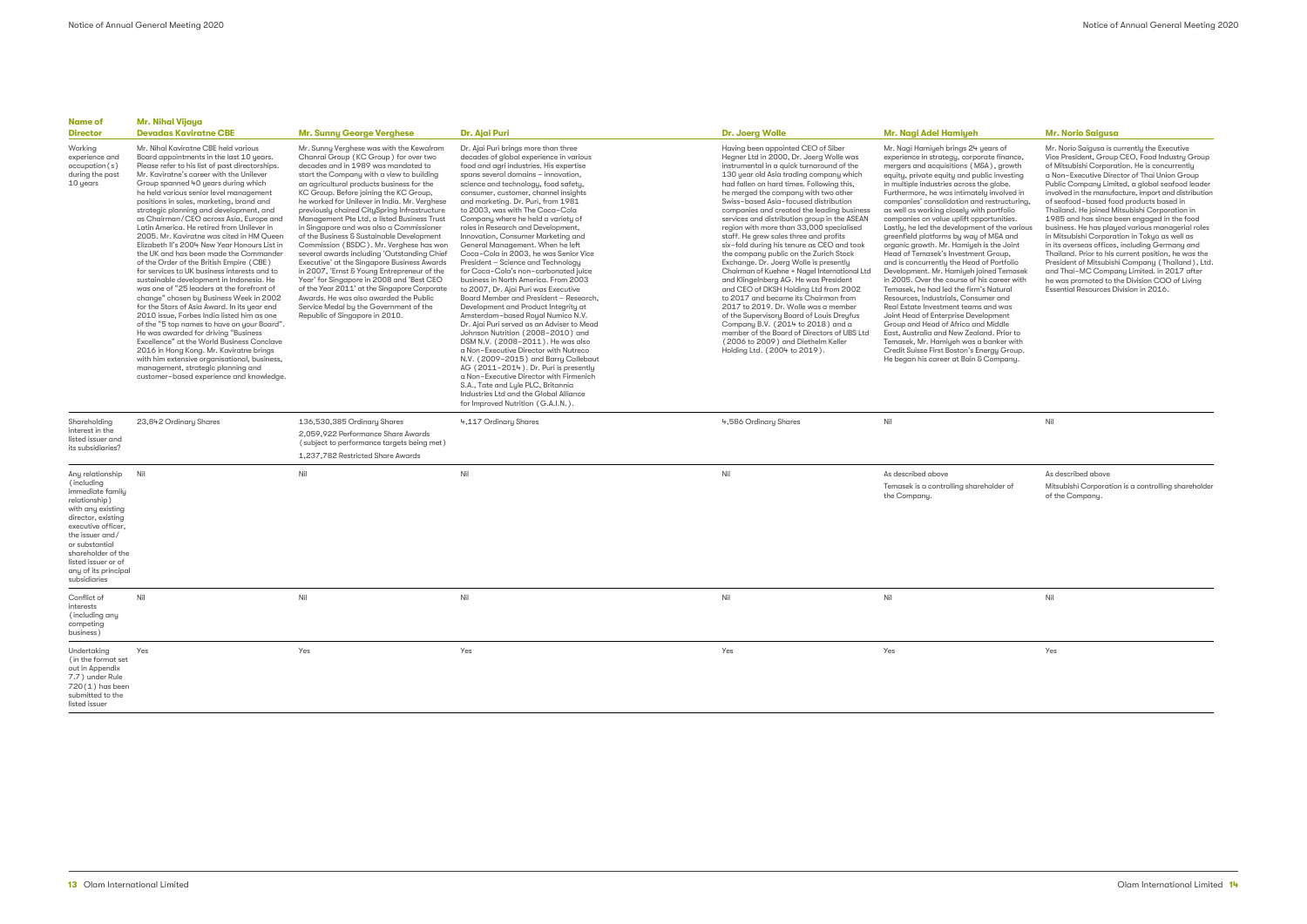## **Other Principal Commitments Including Directorships**

| <b>Name of</b><br><b>Director</b> | <b>Mr. Nihal</b><br>Vijaya<br><b>Devadas</b><br><b>Kaviratne</b><br><b>CBE</b>                                                                                                                              | Mr. Sunny<br>George<br><b>Verghese</b>                                                                                                                                                             | Dr.<br>Ajai<br>Puri                                                                                                                                                                                                                                                                                                                                                                                                                                                                       | Dr.<br>Joerg<br><b>Wolle</b>                                                                                                                                                                                                                                                                                                    | Mr.<br><b>Nagi Adel</b><br><b>Hamiyeh</b>                                                                                                                                                                                      | Mr.<br>Norio<br><b>Saigusa</b>                                                                                                                                                                                                                                                    | <b>Name of Director</b>                                                                                                                                                                                                                                                                                                                                                                                                                                                                                                                                                                                                                                                                                                                              | <b>Mr. Nihal</b><br>Vijaya<br><b>Devadas</b><br><b>Kaviratne</b><br><b>CBE</b>                                                                                           | Mr. Sunny<br>George<br><b>Verghese</b>                                                                                                                                                                                                                                                                           | Dr.<br>Ajai<br>Puri | Dr.<br>Joerg<br><b>Wolle</b> | Mr.<br><b>Nagi Adel</b><br><b>Hamiyeh</b> | Mr.<br><b>Norio</b><br><b>Saigusa</b> |
|-----------------------------------|-------------------------------------------------------------------------------------------------------------------------------------------------------------------------------------------------------------|----------------------------------------------------------------------------------------------------------------------------------------------------------------------------------------------------|-------------------------------------------------------------------------------------------------------------------------------------------------------------------------------------------------------------------------------------------------------------------------------------------------------------------------------------------------------------------------------------------------------------------------------------------------------------------------------------------|---------------------------------------------------------------------------------------------------------------------------------------------------------------------------------------------------------------------------------------------------------------------------------------------------------------------------------|--------------------------------------------------------------------------------------------------------------------------------------------------------------------------------------------------------------------------------|-----------------------------------------------------------------------------------------------------------------------------------------------------------------------------------------------------------------------------------------------------------------------------------|------------------------------------------------------------------------------------------------------------------------------------------------------------------------------------------------------------------------------------------------------------------------------------------------------------------------------------------------------------------------------------------------------------------------------------------------------------------------------------------------------------------------------------------------------------------------------------------------------------------------------------------------------------------------------------------------------------------------------------------------------|--------------------------------------------------------------------------------------------------------------------------------------------------------------------------|------------------------------------------------------------------------------------------------------------------------------------------------------------------------------------------------------------------------------------------------------------------------------------------------------------------|---------------------|------------------------------|-------------------------------------------|---------------------------------------|
| Past<br>(for the last<br>5 years) | <b>DBS</b> Group<br><b>Holdings Ltd</b><br>(Director)<br>DBS Bank Ltd<br>(Director)<br><b>DBS</b> Foundation Ltd<br>(Director)                                                                              | Nauvu<br>Investments Pte. Ltd.<br>(Director)<br>Société SIFCA<br>(Non-Executive<br>Director)                                                                                                       | Mitsubishi<br>Firmenich S.A.<br><b>DKSH Holding Ltd</b><br>Tana Africa<br>(Non-Executive<br>(Chairman,<br><b>Capital Limited</b><br>Corporation LT<br>2017-2019)<br>(Thailand) Co., Ltd.<br>Director)<br>(Director)<br>(President & CEO,<br>(President)<br>Tana Africa<br>Britannia<br>2002-2017)<br>Industries LTD<br><b>Thai Metal</b><br>Investment<br>Diethelm Keller<br><b>Managers Limited</b><br>Processing Co., Ltd.<br>(Non-Executive<br>Holding Ltd.<br>Director)<br>(Director) | (a) Whether at any time during the last 10 years,<br>an application or a petition under any<br>bankruptcy law of any jurisdiction was filed<br>against him or against a partnership of which<br>he was a partner at the time when he was a<br>partner or at any time within 2 years from the<br>date he ceased to be a partner? | No                                                                                                                                                                                                                             | No                                                                                                                                                                                                                                                                                | No                                                                                                                                                                                                                                                                                                                                                                                                                                                                                                                                                                                                                                                                                                                                                   | No                                                                                                                                                                       | No                                                                                                                                                                                                                                                                                                               | No                  |                              |                                           |                                       |
|                                   | Akzo Nobel<br>India Limited<br>(Chairman)<br><b>TVS Motor</b><br>(Singapore)<br>Pte. Limited<br>(Director)<br>PT TVS Motor<br>Company<br>(President<br>Commissioner)<br><b>SATS Ltd</b><br>(Director)       |                                                                                                                                                                                                    | Tate and Lule PLC<br>(Non-Executive<br>Director)<br><b>Global Alliance</b><br>for Improved<br>Nutrition (G.A.I.N.<br>(Non-Executive<br>Director)<br>Jacobs Holding AG<br>(Advisory Member)                                                                                                                                                                                                                                                                                                | (Member,<br><b>Board of Directors,</b><br>2004-2019)<br>Louis Dreyfus<br>Company B.V.<br>(Member<br>Supervisory Board,<br>2014-2018)<br>Compensation<br>and Nomination<br>and Governance<br>Committee<br>(Chairman)<br><b>Strategy Committee</b>                                                                                |                                                                                                                                                                                                                                | Tri Petch Isuzu Sales<br>Co., Ltd.<br>Tri Petch Isuzu<br>Leasing Co., Ltd.<br><b>IVICT</b> (Thailand)<br>Company Limited<br>Matsutani Chemical<br>Industry Co., Ltd.<br>Mitsubishi Shoji<br>Construction<br><b>Materials Corporation</b><br><b>MCC Development</b><br>Corporation | (b) Whether at any time during the last 10 years, No<br>an application or a petition under any law of<br>any jurisdiction was filed against an entity<br>(not being a partnership) of which he was<br>a director or an equivalent person or a key<br>executive, at the time when he was a director<br>or an equivalent person or a key executive<br>of that entity or at any time within 2 years<br>from the date he ceased to be a director or an<br>equivalent person or a key executive of that<br>entity, for the winding up or dissolution of that<br>entity or, where that entity is the trustee of<br>a business trust, that business trust, on the<br>ground of insolvencu?<br>(c) Whether there is any unsatisfied judgment<br>against him? |                                                                                                                                                                          | No                                                                                                                                                                                                                                                                                                               | No                  | No                           | No                                        | No                                    |
|                                   |                                                                                                                                                                                                             |                                                                                                                                                                                                    |                                                                                                                                                                                                                                                                                                                                                                                                                                                                                           | (Member)<br>Kuehne + Nagel<br>International Ltd.                                                                                                                                                                                                                                                                                |                                                                                                                                                                                                                                | Mitsubishi Cement<br>Corporation<br>MC Agri Alliance Ltd.                                                                                                                                                                                                                         |                                                                                                                                                                                                                                                                                                                                                                                                                                                                                                                                                                                                                                                                                                                                                      | No                                                                                                                                                                       | No                                                                                                                                                                                                                                                                                                               | No                  | No                           | No                                        | No                                    |
|                                   |                                                                                                                                                                                                             |                                                                                                                                                                                                    |                                                                                                                                                                                                                                                                                                                                                                                                                                                                                           |                                                                                                                                                                                                                                                                                                                                 |                                                                                                                                                                                                                                | (Member,<br><b>Board of Directors,</b><br>2010-2016)<br>Nomination and<br>Compensation<br>Committee<br>(Chairman)                                                                                                                                                                 |                                                                                                                                                                                                                                                                                                                                                                                                                                                                                                                                                                                                                                                                                                                                                      | Thai Kurabo Co., Ltd<br>Thai Bridgestone<br>Co., Ltd.<br><b>Bridgestone Sales</b><br>(Thailand) Co., Ltd.                                                                | (d) Whether he has ever been convicted of any<br>offence, in Singapore or elsewhere, involving<br>fraud or dishonesty which is punishable with<br>imprisonment, or has been the subject of any<br>criminal proceedings (including any pending<br>criminal proceedings of which he is aware)<br>for such purpose? | No                  | No                           | No                                        | No                                    |
| Present                           | Listed company<br>GlaxoSmithKline<br><b>Pharmaceuticals Ltd</b><br>(Director)<br>StarHub Ltd<br>(Director)                                                                                                  | Listed company<br>Nil<br>Non-listed company<br>Caraway Pte. Ltd.<br>(Director)                                                                                                                     | Listed company<br>Britannia<br>Industries Ltd<br>(Director)<br>Tate and Lyle PLC<br>(Director)                                                                                                                                                                                                                                                                                                                                                                                            | Listed company<br>Kuehne + Nagel<br>International Ltd.<br>(Chairman)<br>Klingelnberg AG<br>(Chairman)                                                                                                                                                                                                                           | Listed company<br>Sembcorp<br>Industries Ltd<br>(Director)<br>Non-listed company                                                                                                                                               | Listed company<br>Mitsubishi<br>Corporation<br>(Executive<br>Vice President,<br>Group CEO,<br>Food Industry Group)                                                                                                                                                                | (e) Whether he has ever been convicted of any<br>offence, in Singapore or elsewhere, involving<br>a breach of any law or regulatory requirement<br>that relates to the securities or futures industry<br>in Singapore or elsewhere, or has been the<br>subject of any criminal proceedings (including<br>any pending criminal proceedings of which he<br>is aware) for such breach?                                                                                                                                                                                                                                                                                                                                                                  | No                                                                                                                                                                       | No                                                                                                                                                                                                                                                                                                               | No                  | No                           | No                                        | No                                    |
|                                   | Non-listed company<br>Caraway Pte. Ltd.<br>(Chairman)<br>Advisory Board<br>for South East Asia/<br>Indonesia,<br>Bain & Company<br>SE Asia, Inc.<br>(Member)<br><b>Private Sector</b><br>Portfolio Advisory | Human Capital<br>Leadership<br>Institute Pte Ltd<br>(Chairman)<br>WBCSD (World<br>Business Council for<br>Sustainable<br>Development)<br>(Chairman)<br>JOil (S) Pte Ltd<br>(Chairman)<br>Singapore | Non-listed company<br>Firmenich S.A.<br>(Director)<br>Global Alliance<br>tor Improved<br>Nutrition (G.A.I.N.) Board of Trustee)<br>(Director)                                                                                                                                                                                                                                                                                                                                             | Non-listed company<br>Kuehne Holding Ltd.<br>(Director)<br>Kuehne Foundation<br>(Member,                                                                                                                                                                                                                                        | Temasek<br>International<br>(Joint Head of<br>Investment Group<br>and Head,<br>Consumer)<br><b>Sheares Healthcare</b><br>Group Pte. Ltd.<br>(Director)<br>Lebanese<br>International<br><b>Finance Executives</b><br>(Director) | Thai Union Group<br>Public Company<br>Limited (Director)                                                                                                                                                                                                                          | (f) Whether at any time during the last 10 years, No<br>judgment has been entered against him in any<br>civil proceedings in Singapore or elsewhere<br>involving a breach of any law or regulatory<br>requirement that relates to the securities or<br>tutures industry in Singapore or elsewhere,<br>or a finding of fraud, misrepresentation or<br>dishonesty on his part, or he has been the<br>subject of any civil proceedings (including<br>any pending civil proceedings of which he<br>is aware) involving an allegation of fraud,<br>misrepresentation or dishonesty on his part?                                                                                                                                                           |                                                                                                                                                                          | No                                                                                                                                                                                                                                                                                                               | No                  | No                           | No                                        | No                                    |
|                                   | Committee in India of<br>the UK Government's<br>Department for<br>International<br>Development                                                                                                              | Management<br>of Trustee<br>(Member)                                                                                                                                                               | <b>University Board</b>                                                                                                                                                                                                                                                                                                                                                                                                                                                                   |                                                                                                                                                                                                                                                                                                                                 |                                                                                                                                                                                                                                | Dream International<br>BV (Director)                                                                                                                                                                                                                                              |                                                                                                                                                                                                                                                                                                                                                                                                                                                                                                                                                                                                                                                                                                                                                      | (g) Whether he has ever been convicted in<br>Singapore or elsewhere of any offence in<br>connection with the formation or management<br>of any entity or business trust? | No                                                                                                                                                                                                                                                                                                               | No                  | No                           | No                                        | No                                    |
|                                   | (Member)<br>Corporate Resilience<br>Advisory Council,<br>McKinsey & Company<br>(Member)                                                                                                                     |                                                                                                                                                                                                    |                                                                                                                                                                                                                                                                                                                                                                                                                                                                                           |                                                                                                                                                                                                                                                                                                                                 |                                                                                                                                                                                                                                |                                                                                                                                                                                                                                                                                   | (h) Whether he has ever been disqualified from<br>acting as a director or an equivalent person<br>of any entity (including the trustee of a<br>business trust), or from taking part directly<br>or indirectly in the management of any entity<br>or business trust?                                                                                                                                                                                                                                                                                                                                                                                                                                                                                  | No                                                                                                                                                                       | No                                                                                                                                                                                                                                                                                                               | No                  | No                           | No                                        | No                                    |

## **Information required pursuant to Listing Rule 704(7)**